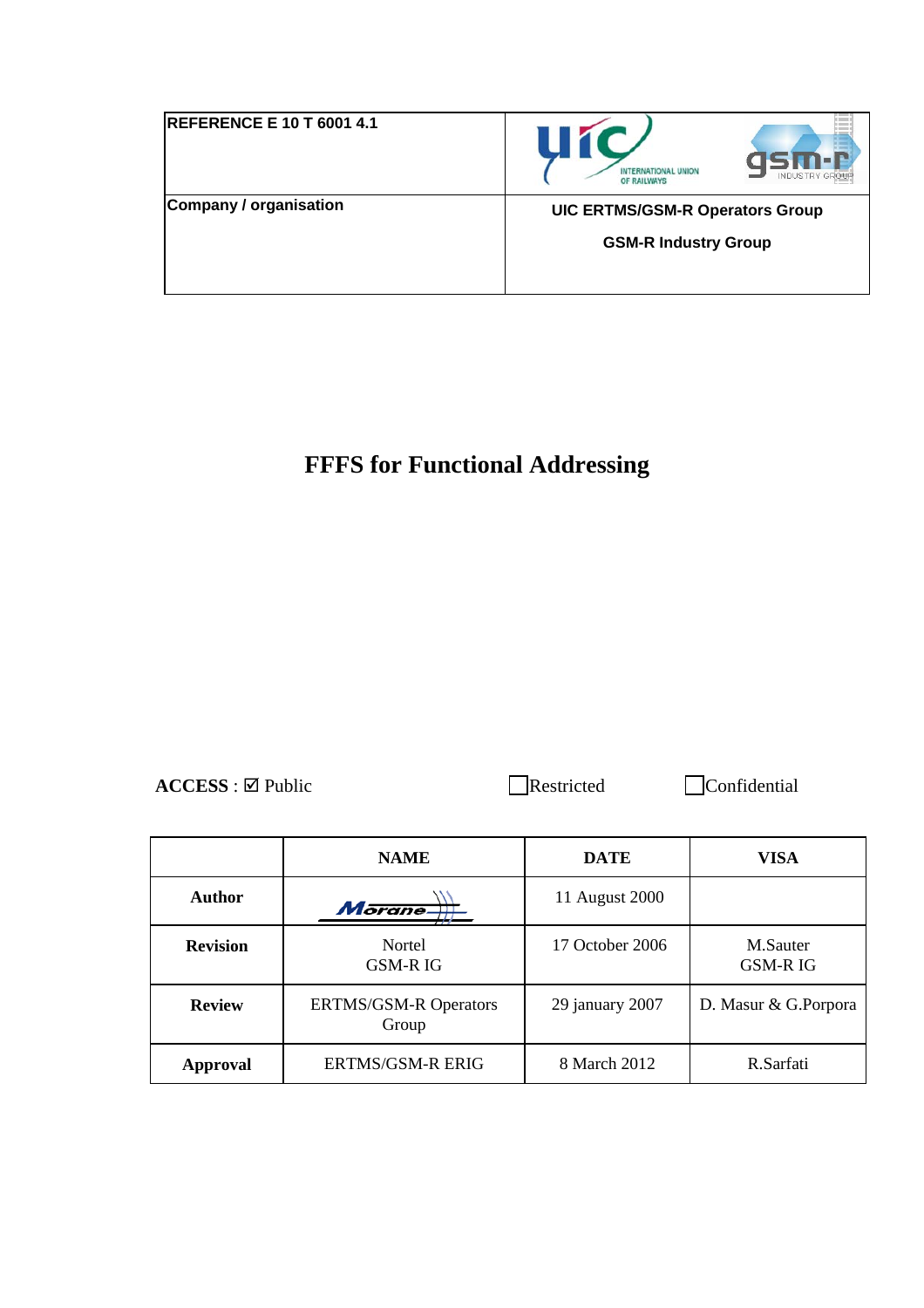# **EVOLUTION SHEET**

| <b>VERSION</b> | <b>DATE</b>   | <b>AUTHOR</b>  | <b>MODIFICATION</b>                                                                                             |
|----------------|---------------|----------------|-----------------------------------------------------------------------------------------------------------------|
| A              | 8 July 1996   | Italtel        | Creation                                                                                                        |
| B              | 30 Aug 1996   | Italtel        | <b>First Revision</b>                                                                                           |
| $\mathcal{C}$  | 18 Sept 1996  | Italtel        | <b>Second Revision</b>                                                                                          |
| 1              | 25 Sept 1996  | Italtel        | First approved version                                                                                          |
| 1A             | 30. June 1997 | <b>Siemens</b> | Update<br>Delete multiple Registration<br>Change "procedure<br>subaddressing"                                   |
| $\overline{2}$ | 25. July 1997 | <b>Siemens</b> | Error cases<br><b>Editorial</b> changes                                                                         |
| 3              | 11 Aug; 2000  | WP 22 members  | Specification update third issue                                                                                |
| 3.1            | XX July 2006  | Nortel         | Updated to reflect CR's resulting<br>in EIRENE SRS 15 and SRS V7.<br>CR O-9020, 9021, 9055, 9059,<br>9060, 9069 |
| 3.2            | Sept; 2006    | Nortel         | Updated with bulk registration<br>changes                                                                       |
| 3.3            | October 2006  | Nortel         | Further update as per request of<br>the GSM-R Operator Group                                                    |
| $\overline{4}$ | January 2007  | OG &IG         | Specification update fourth issue                                                                               |
| 4.1            | March 2012    | <b>UIC</b>     | Correction of wrong reference                                                                                   |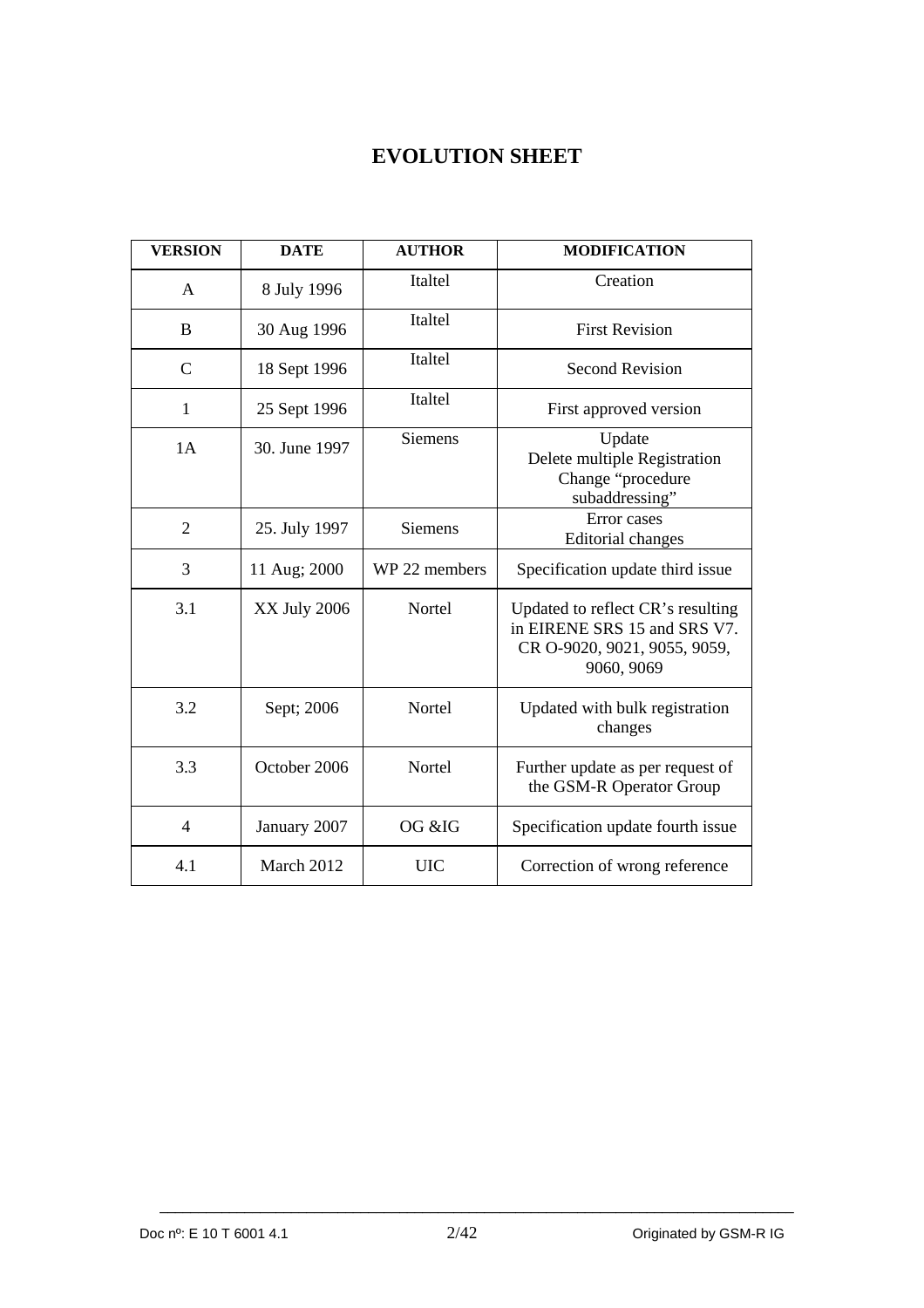# **TABLE OF CONTENTS**

| 1.  |                |  |
|-----|----------------|--|
| 2.  |                |  |
| 3.  |                |  |
| 4.  |                |  |
| 4.1 |                |  |
| 5.  |                |  |
| 5.1 |                |  |
|     | 5.1.1          |  |
|     | 5.1.2          |  |
|     | 5.1.3          |  |
|     | 5.1.4          |  |
| 5.2 |                |  |
|     | 5.2.1          |  |
|     | 5.2.2          |  |
|     | 5.2.3          |  |
|     | 5.2.4          |  |
|     | 5.2.5          |  |
|     | 5.2.6          |  |
| 5.3 |                |  |
|     | 5.3.1          |  |
|     | 5.3.2          |  |
|     | 5.3.3          |  |
|     | 5.3.4          |  |
|     | 5.3.5          |  |
|     | 5.3.6          |  |
| 5.4 |                |  |
|     | 5.4.1          |  |
|     | 5.4.2<br>5.4.3 |  |
|     | 5.4.4          |  |
|     | 5.4.5          |  |
|     | 5.4.6          |  |
| 5.5 |                |  |
|     | 5.5.1          |  |
|     | 5.5.2          |  |
|     | 5.5.3          |  |
| 5.6 |                |  |
|     | 5.6.1          |  |
|     | 5.6.2          |  |
| 5.7 |                |  |
| 6.  |                |  |
| 6.1 |                |  |
| 6.2 |                |  |
| 6.3 |                |  |
| 6.4 |                |  |
| 6.5 |                |  |
| 6.6 |                |  |
| 6.7 |                |  |
| 6.8 |                |  |
| 6.9 |                |  |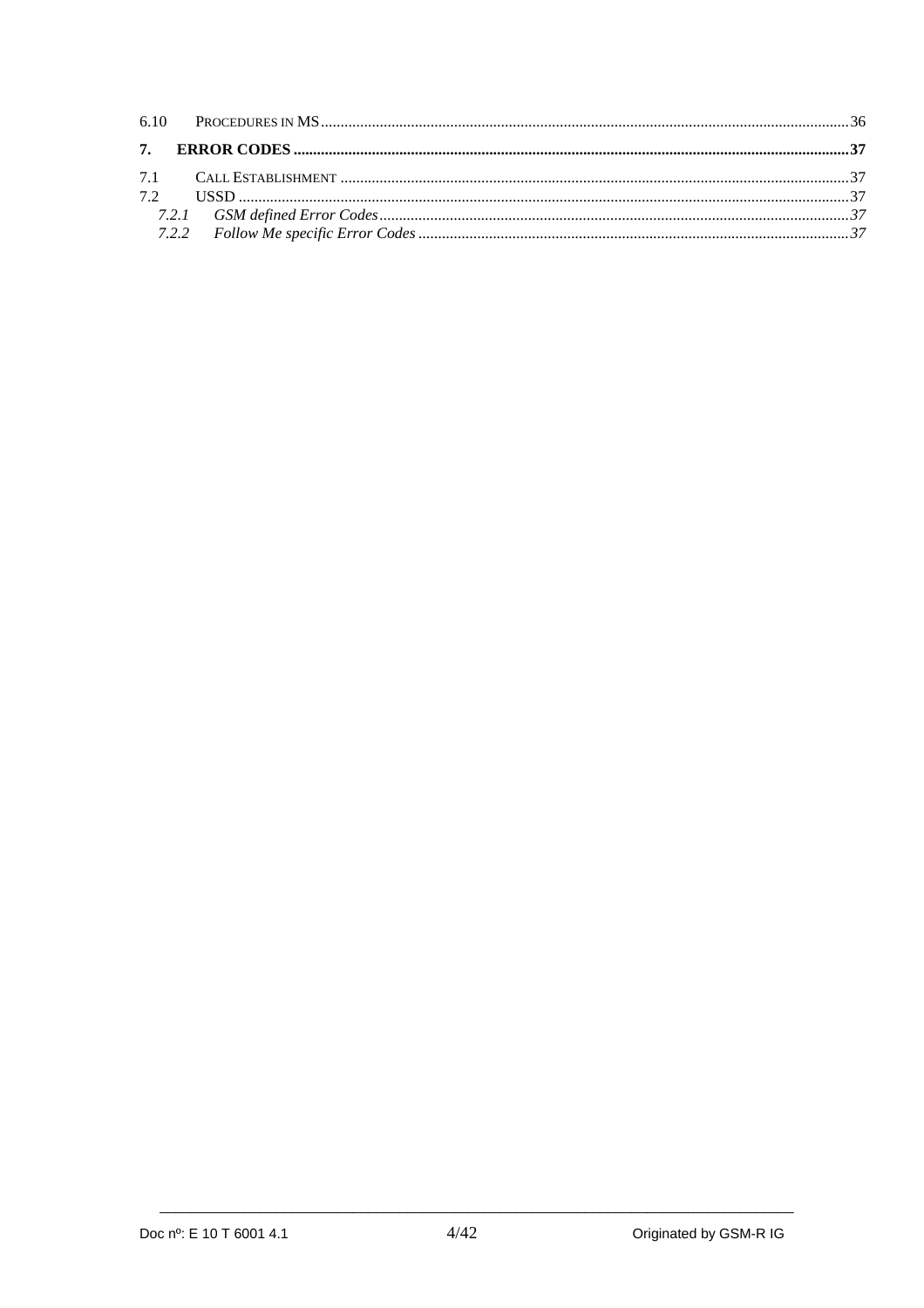## 1. **INTRODUCTION**

Functional Addressing is the GSM-R feature that allows calling users by their Functional Number, where Functional Numbers identify both functions and applications. From a logical point of view EIRENE system can be seen as a set of applications/functions running over a number of physical terminations. Every application/function makes use of a basic telecommunication service (bearer service or teleservice). One physical termination can be either a mobile terminal or a subport of a mobile terminal. A Functional Number identifies the user's function rather than the number of its terminal; for instance a certain functional number identifies the driver of a certain train and not the number of the phone of the cab radio installed in the locomotive.

This feature guarantees the independence of the number known to the user from the physical terminal used to answer.

EIRENE network users can originate and receive calls by functional numbers. Being Functional Numbers structured as EIRENE MSISDN numbers, these can be dialled also from other external networks (e.g., a connected public PSTN/ISDN network).

The scope of this document is to present the solution for Functional Addressing using Follow Me (FM).

The Follow Me is based on Unstructured Supplementary Service Data (USSD) and call forwarding functionality.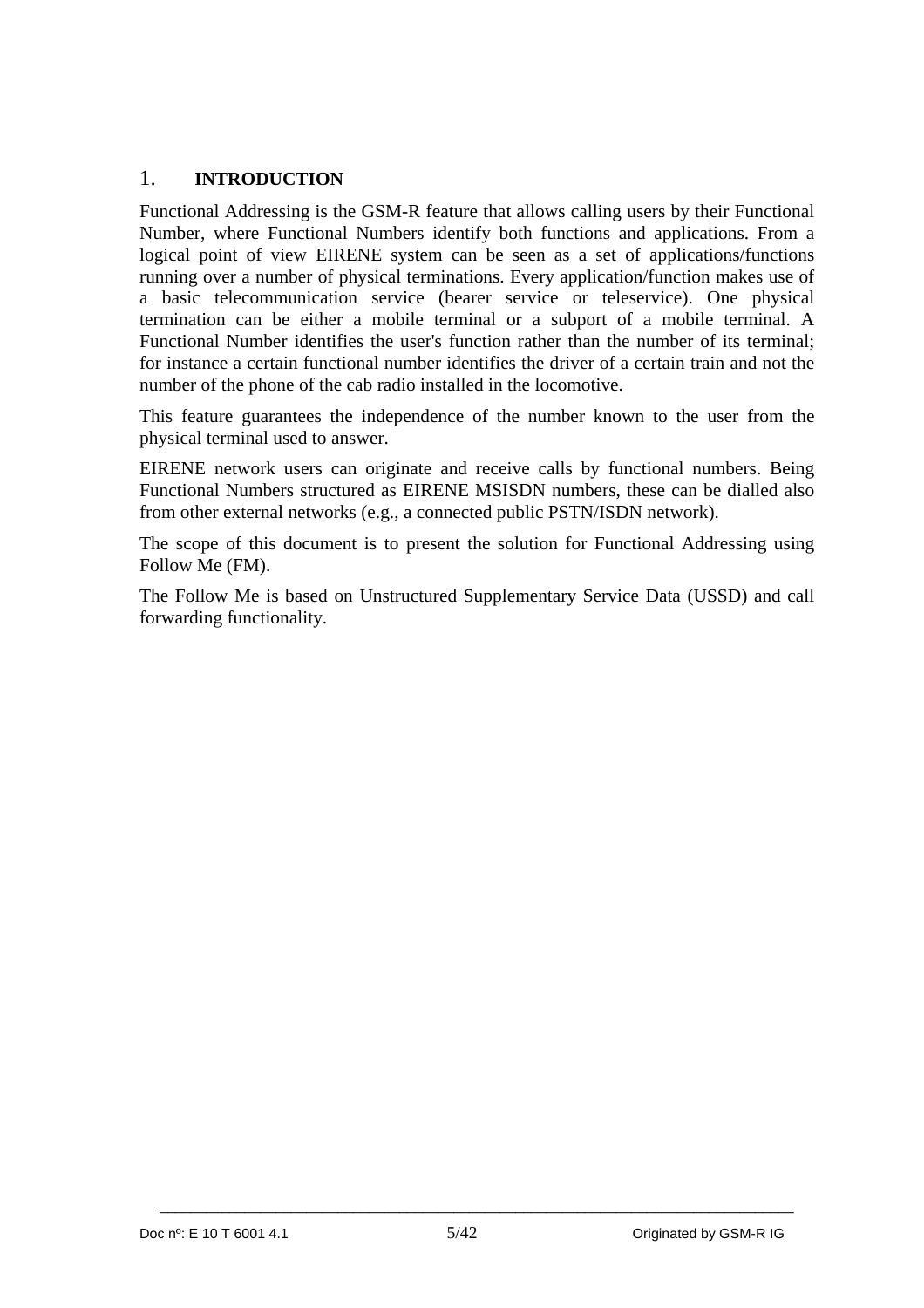## **2. REFERENCE DOCUMENTS**

- [3] 3GPP TS 22.004 3.2.0 General on Supplementary Services.
- [4] 3GPP TS 22.030 Man-Machine Interface (MMI) of the Mobile Station (MS). Version as referenced in [26] and [27].
- [6] 3GPP TS 22.090 3.1.0 Unstructured supplementary services operation Stage 1.
- [14] 3GPP TS 24.008 3.3.0 Mobile radio interface layer 3 specification, Core Network Protocols - Stage 3.
- [19] 3GPP TS 29.002 Mobile Application Part (MAP). Version as referenced in [26] and [27].
- [21] MORANE Sub-System Requirements Specification, Jan 2000, A 04/02 T 6002
- [23] 3G TS 23.094 v6.0.0: 3rd Generation Partnership Project; Technical Specification Group core Network; Follow Me (FM) - Stage 2.
- [24] 3G TS 27.001 v3.4.0 General on terminal adaption function (TAF) for mobile station (MS)
- [25] 3G TS 29.007 v3.4.0 General requirements and interworking between the PLMN and the ISDN
- [28] EIRENE, System Requirements Specification, version 15

## **Informative References**

- [26] ETSI EN 301 515 v2.3.0, "Global System for Mobile Communication (GSM); Requirements for GSM operation on railways
- [27] ETSI TR 102 281 v2.0.0, "Detailed requirements for GSM operation on Railways"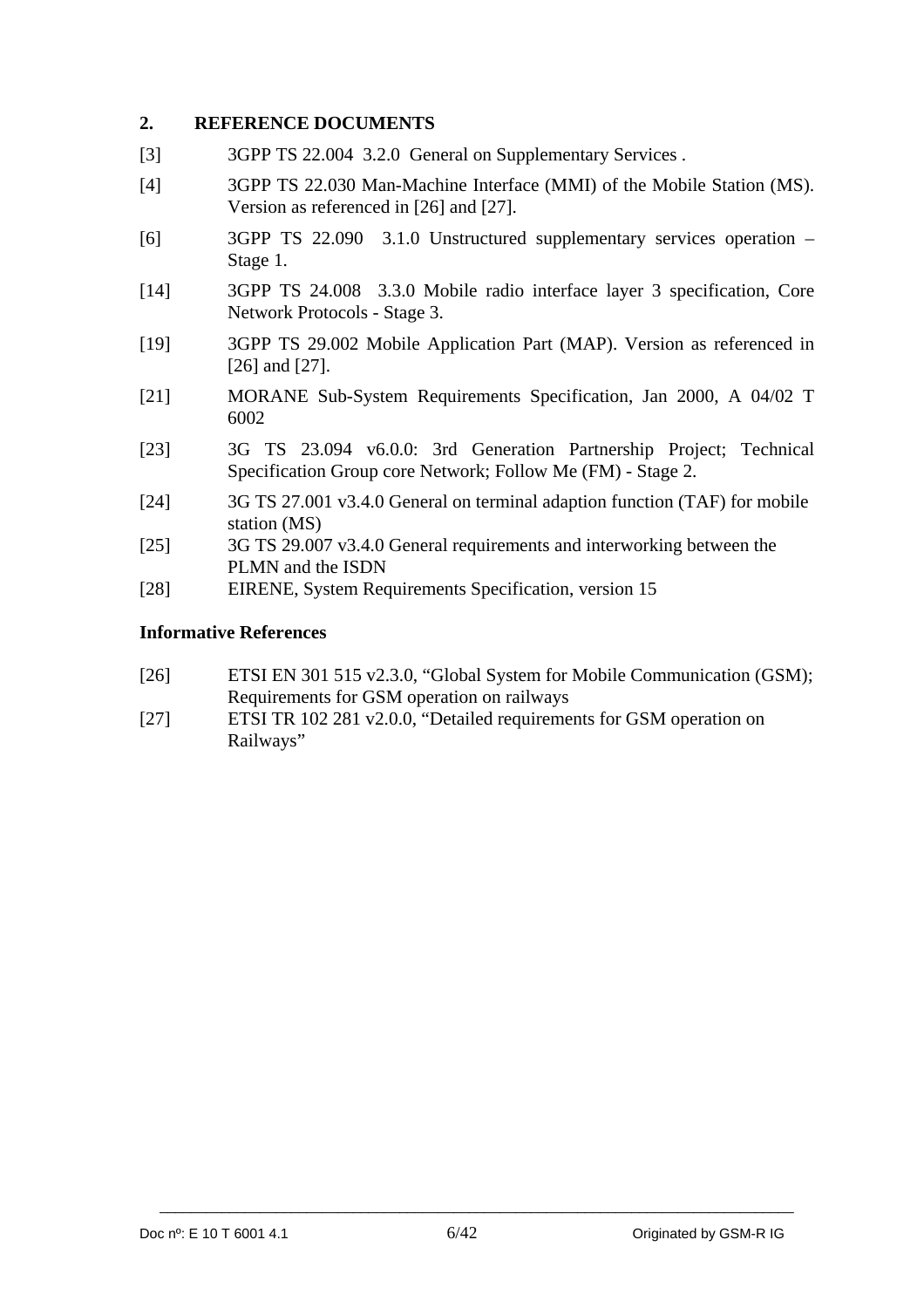# **3. TERMINOLOGY AND ABBREVIATIONS**

| BC            | <b>Bearer Capability</b>                               |
|---------------|--------------------------------------------------------|
| <b>BSS</b>    | <b>Base Station System</b>                             |
| <b>CT</b>     | Call Type                                              |
| <b>DSD</b>    | <b>Driver Safety Device</b>                            |
| E.164         | CCITT Recommendation (Numbering plan for the ISDN era) |
| <b>EIRENE</b> | European Integrated Railway Radio Enhanced Network     |
| <b>ETCS</b>   | European Train Control System                          |
| FC            | <b>Function Code</b>                                   |
| <b>GSM</b>    | Global System for Mobile Communications                |
| GSM-R         | <b>GSM Railway</b>                                     |
| <b>GMSC</b>   | Gateway MSC                                            |
| <b>FFN</b>    | <b>Follow Me Function Node</b>                         |
| <b>HLR</b>    | Home Location Register                                 |
| <b>IAM</b>    | <b>Initial Address Message</b>                         |
| IC            | <b>International Code</b>                              |
| ID            | Identity                                               |
| <b>IMSI</b>   | <b>International Mobile Subscriber Identity</b>        |
| <b>ISDN</b>   | <b>Integrated Services Digital Network</b>             |
| <b>ISUP</b>   | <b>ISDN</b> User Part                                  |
| <b>MAP</b>    | <b>Mobile Application Part</b>                         |
| <b>MS</b>     | <b>Mobile Station</b>                                  |
| <b>MSC</b>    | Mobile Switching Centre                                |
| <b>MSISDN</b> | <b>Mobile Station International ISDN Number</b>        |
| <b>MSRN</b>   | <b>Mobile Station Roaming Number</b>                   |
| ODD           | <b>Originally Dialled Digits</b>                       |
| <b>RN</b>     | Railway Network                                        |
| <b>RSN</b>    | Railway Subscriber Number                              |
| <b>SA</b>     | SubAddress                                             |
| <b>SS</b>     | <b>Supplementary Service</b>                           |
| <b>SSRS</b>   | Sub System Requirement Specification                   |
| <b>UIC</b>    | Union Internationale des Chemins de Fer                |
| <b>UIN</b>    | <b>User Identifier Number</b>                          |
| <b>USSD</b>   | <b>Unstructured Supplementary Service Data</b>         |
| <b>VLR</b>    | Visitor Location Register                              |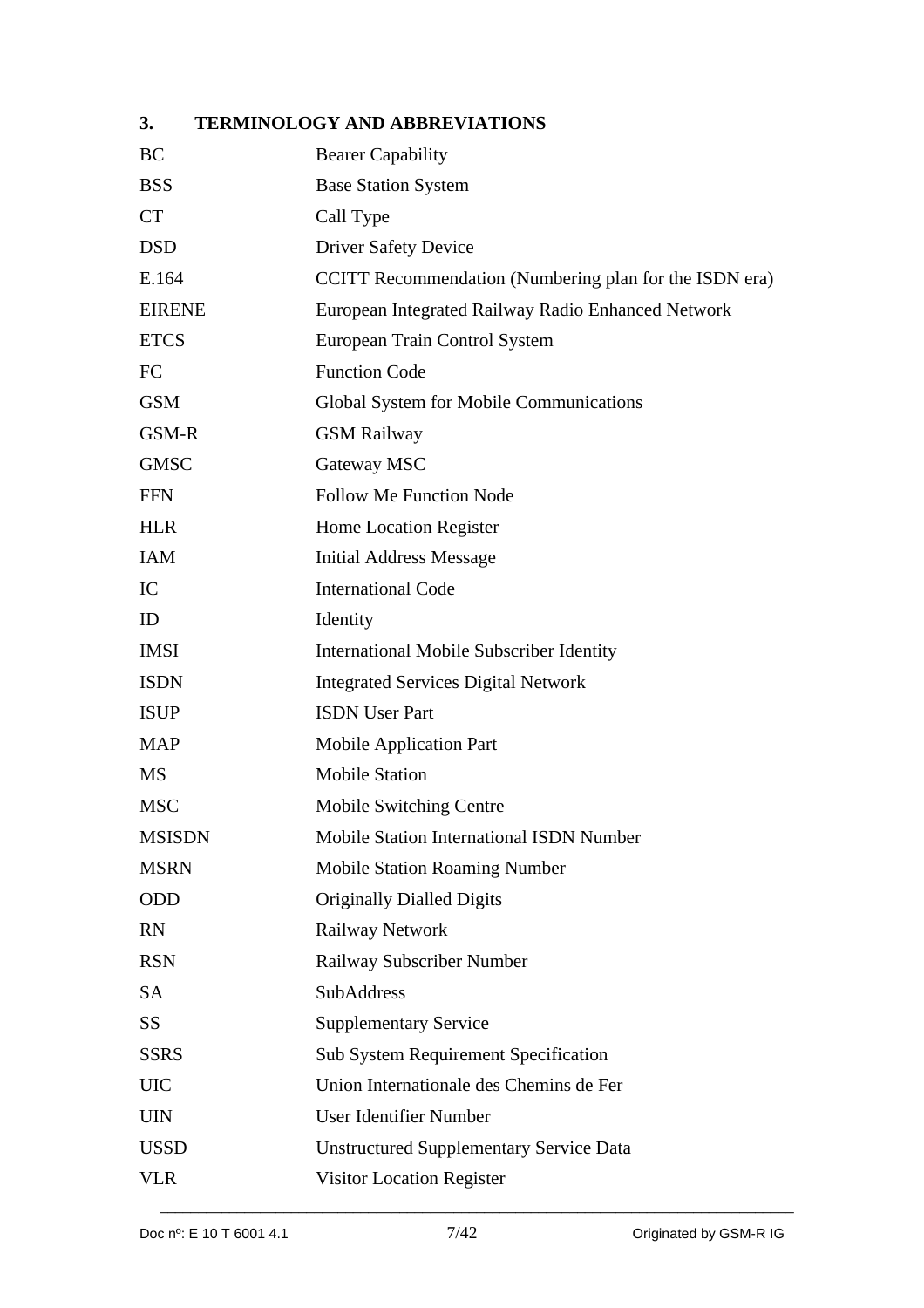## VMSC Visited MSC

Abbreviations used in the specification are listed in GSM 01.04.

According to [21], the following terminology is used:

- **telephone\_number** (TN): a number that can be employed by users of a telecommunication network to route calls to a specific user/function.
- MSISDN: the telephone number used in GSM Network. The MSISDN are stored in HLR. There could be several HLR in EIRENE network and each MSISDN is stored in one of them.
- **functional address** (FA): is an alphanumeric address that identifies an end user/function.
- **functional\_number** (FN): the full number used within the functional numbering scheme to identify an end user or system by function or role rather than by a specific item of radio equipment or user subscription. The functional\_number is also referred to as a "dummy" or "virtual" number and shall **not** contain alphabetical characters. Functional numbers are stored in one or more FFN and they identify "dummy" users having their own "dummy" profiles. There is no restriction in having within the same physical HLR both MSISDN and functional\_numbers, i.e. the HLR and FFN are colocated.

The association of functional numbers to MSISDN's is done through the Registration Operation and is removed through the Deregistration Operation. These operations are normally under subscriber and operator control and are to be repeated whenever the association is to be modified.

At usage time a translation is to be performed call by call from functional to mobile "true" number.

If a functional\_address does not contain alphabetical characters, it is equal to the functional\_number. Otherwise it shall be translated into a functional\_number before using it as telephone\_number.

- **functional\_number\_type** (FNT): a 1 digit number indicating the type of the functional\_number.
- **train\_number** (TN): a 1 to 8 digit identity given to a train by operational staff for a particular journey.
- **on\_train\_function\_code** (TFC): a 2 digit number that identifies unequivocally a function or a user on train.
- **train\_functional\_number** (TFN): a 8 to 11 digit functional\_number identifying unequivocally a user/function on a given train. It is made by:

functional number type + train number + on train function code.

- **stock\_number** (SN): an identity assigned to an item of rolling or traction stock on a permanent basis. According to Leaflet UIC 438-1, is up to 12 digits long.
- **engine number** (EN): a unique number given to a tractive unit to identify it permanently. The UIC has introduced a uniform identification marking system for tractive stock crossing frontiers [UIC 438-3]. In order to call a particular locomotive, it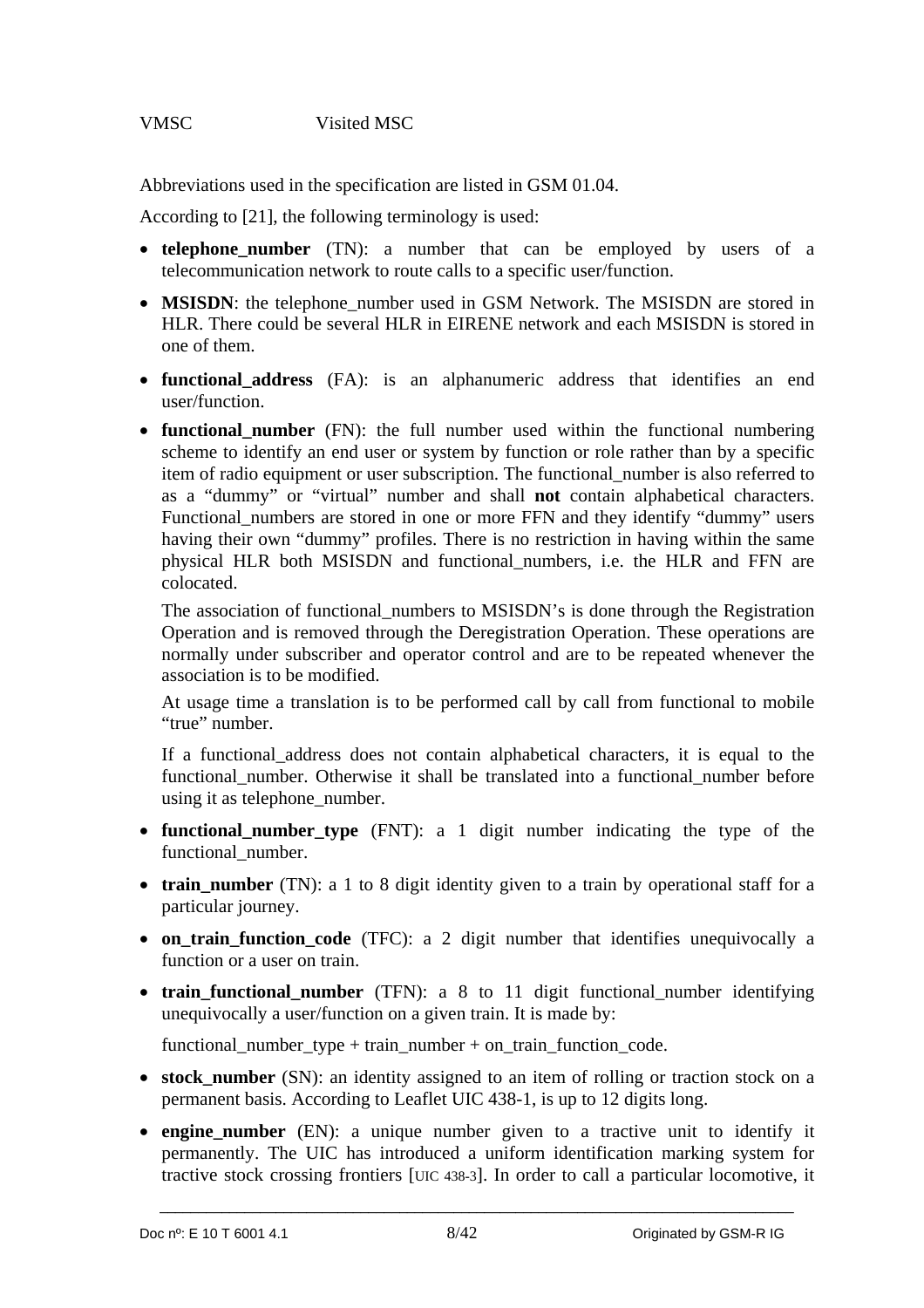shall be possible to call a number associated with the tractive unit's stock number. The actual number of the unit, which shall be used as the EN, is based on the complete identification number. [28]

- on engine\_function\_code (EFC): a 2 digit number that identifies unequivocally a function or a user on engine.
- **engine functional number** (EFN): a Functional Number identifying unequivocally a user/function on an engine. It is made by:

functional\_number\_type + engine\_number + on\_engine\_function\_code.

• maintenance and shunting services functional number (MSFN): is a Functional Number identifying unequivocally a maintenance services personnel. It is made up of the following:

Functional Number Type + working Location + Team type + Member identity + Team number.

- **coach\_number** (CN): a unique number given to a coach (which is not a tractive unit) to identify it permanently. The UIC has introduced a uniform identification marking for passenger rolling stock [UIC 438-1]. In order to call a particular coach it shall be possible to call a number associated with the vehicle marking. The total vehicle marking consists of 12 digits.
- **on\_coach\_function\_code (CFC):** a 2 digit number that identifies unequivocally a function or a user on a coach.
- **coach functional number (CFN):** a Functional Number identifying unequivocally a user/function on a coach. It is made up of the following:

functional\_number\_type + coach\_number + on\_coach\_function\_code

For convenience, in the rest of this document two new definitions - *root* and *branch* - will be used with different meanings according to the functional number type:

| functional_number_type                     | root                                                | branch(s)                 |
|--------------------------------------------|-----------------------------------------------------|---------------------------|
| train_functional_number                    | train_number                                        | on_train_function_code(s) |
| maintenance_service_func-<br>tional_number | working_location + team<br>$type + member$ identity | team number               |
| engine_functional_number                   | engine_number                                       | on_engine_function_code   |
| coach_functional_number                    | coach_number                                        | on_coach_function_code    |

Table 3.1

- **functional\_number\_group** (FNG): A list of functional numbers where every item has the same root.
- **addressing\_reference\_functional\_number** (ARFN): An item used as addressing parameter in HLR-HLR MAP messages.
- **Follow Me Function Node:** network node in the PLMN of the remote party. It is the node where the FM data of the remote party is handled. This can be implemented in the HLR or any other operator specific network nodes (such as a SCP)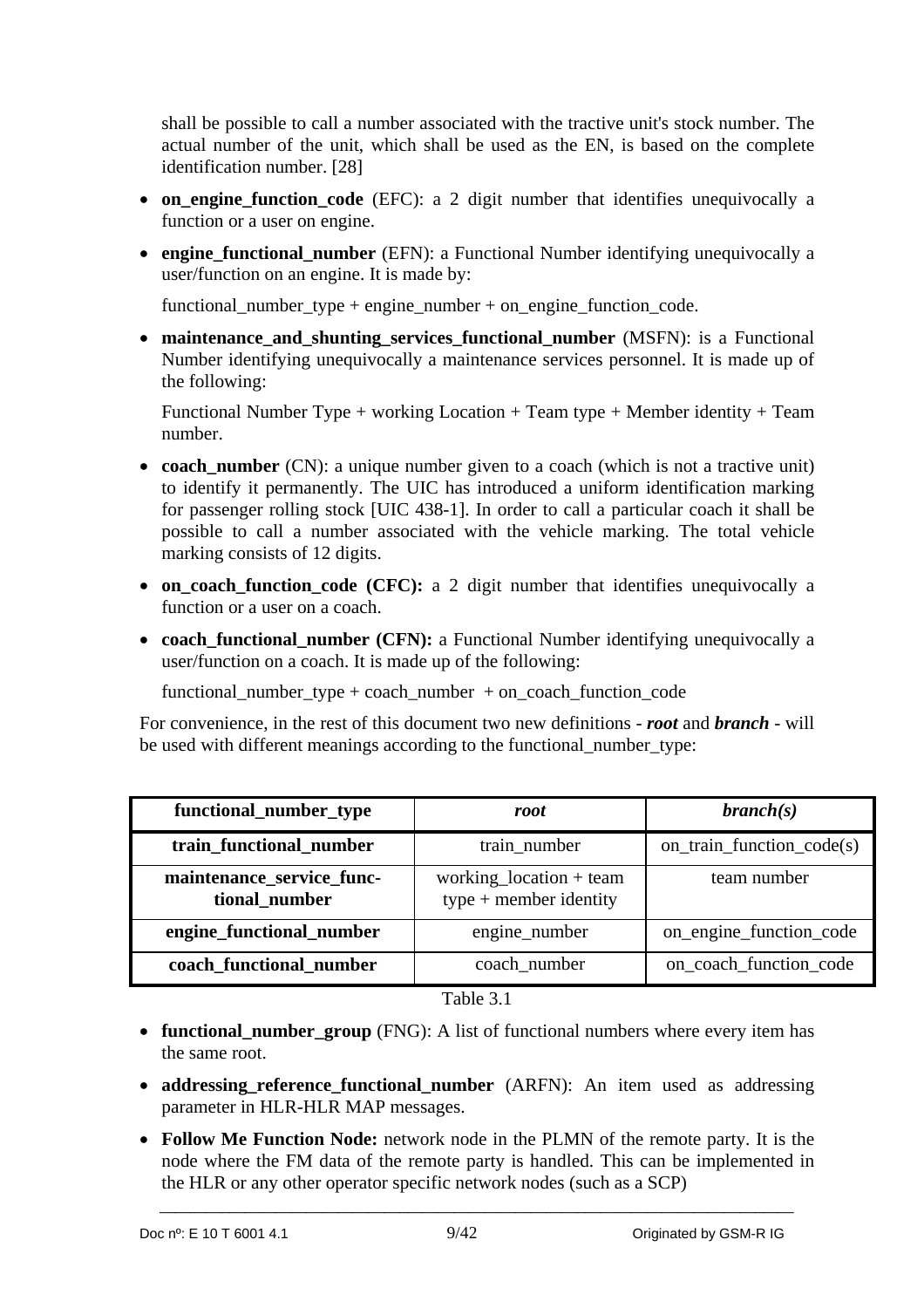- **Home Location Register**: node in which "mobile " numbers of the mobile terminals ("true" MSISDN's) are stored. The HLR node may also be used as the platform on which the Follow Me Function Node may be implemented.
- **FM service supervisor**: mobile subscribers who are allowed to modify the Follow Me data of the remote party who has been registered to another initiating subscriber for the Follow Me application. The FM service supervisors shall be authorised by the network operator.
- **FMm**: the function that checks Follow Me subscription Class of Registration during the Follow Me procedures on the HLR.
- **FMf**: the function that forwards the functional number to an MSISDN on the FFN.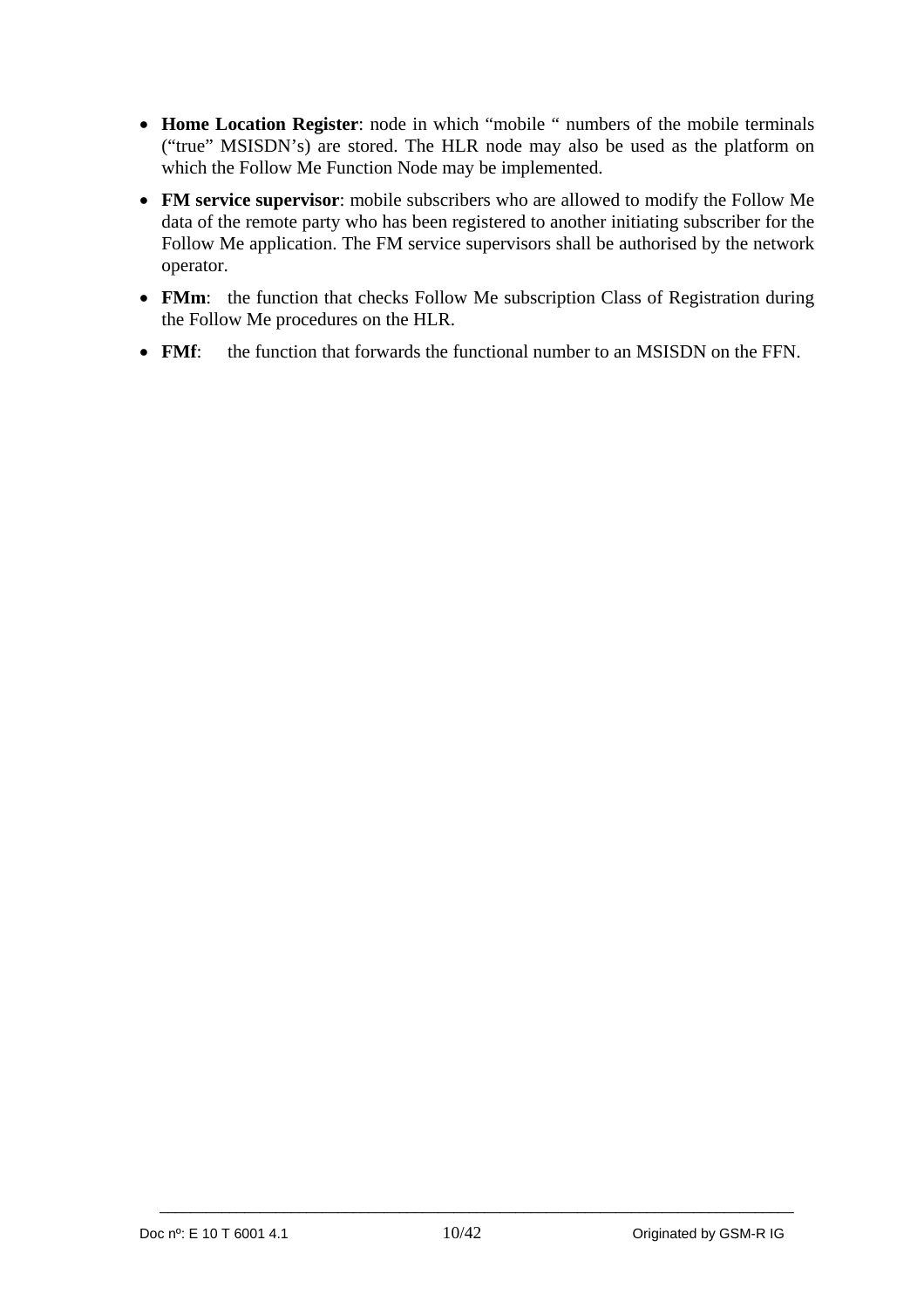## **4. REQUIREMENTS OF FUNCTIONAL ADDRESSING**

Logically Functional Addressing is split into two stages:

- the procedures (operations) to initialize and interrogate the data structures to allow Functional Addressing (FollowMe procedures).

- the usage of these data structures by call processing for Functional Addressing handling

According to SSRS [21] it is assumed that Single Numbering scheme is used for Functional Addressing in the GSM-R Network.

## **4.1 Follow Me (FM)**

FM is a Supplementary Service that allows to relate the function to the MSISDN identifying the mobile where the function is active.

The following user procedures are possible in order to handle Follow Me:

- Follow Me registration -- for setting up a relationship between a functional number and a MSISDN
- Follow Me deregistration -- for deleting a relationship previously set up
- Follow Me interrogate -- for interrogating dummy user profile

The Follow me de-registration is possible from the subscriber who has originated the Follow me registration and by other users which are entitled to perform a forced deregistration.

In the second case a notification shall be sent to the user (MSISDN) registered against this functional number in order

- to notify the changed status and
- to trigger related actions on the mobile side (interrogation).

All the Follow Me procedures use the USSD Phase 2 Supplementary Service to carry the information on the network. All USSD request messages have a USSD response message that may contain (requested) data. In the following figures these response messages are not shown. For further information see section 5.1.

The FM service is provided by co-operation of two functions, named FMm and FMf. These functions are located on two different logical (and, possibly, also physical) equipment: FMm is located on HLR and FMf on FFN.

Subscription is provided for the FM-Service.

Follow Me procedure Subscription data are stored in Mobile user data (in HLR) and are stored in dummy user data (FFN).

The Follow Me supplementary service is used under user and operator control to manage these types of functional\_numbers:

- Train\_functional\_number
- Maintenance and shunting services functional number
- Coach\_number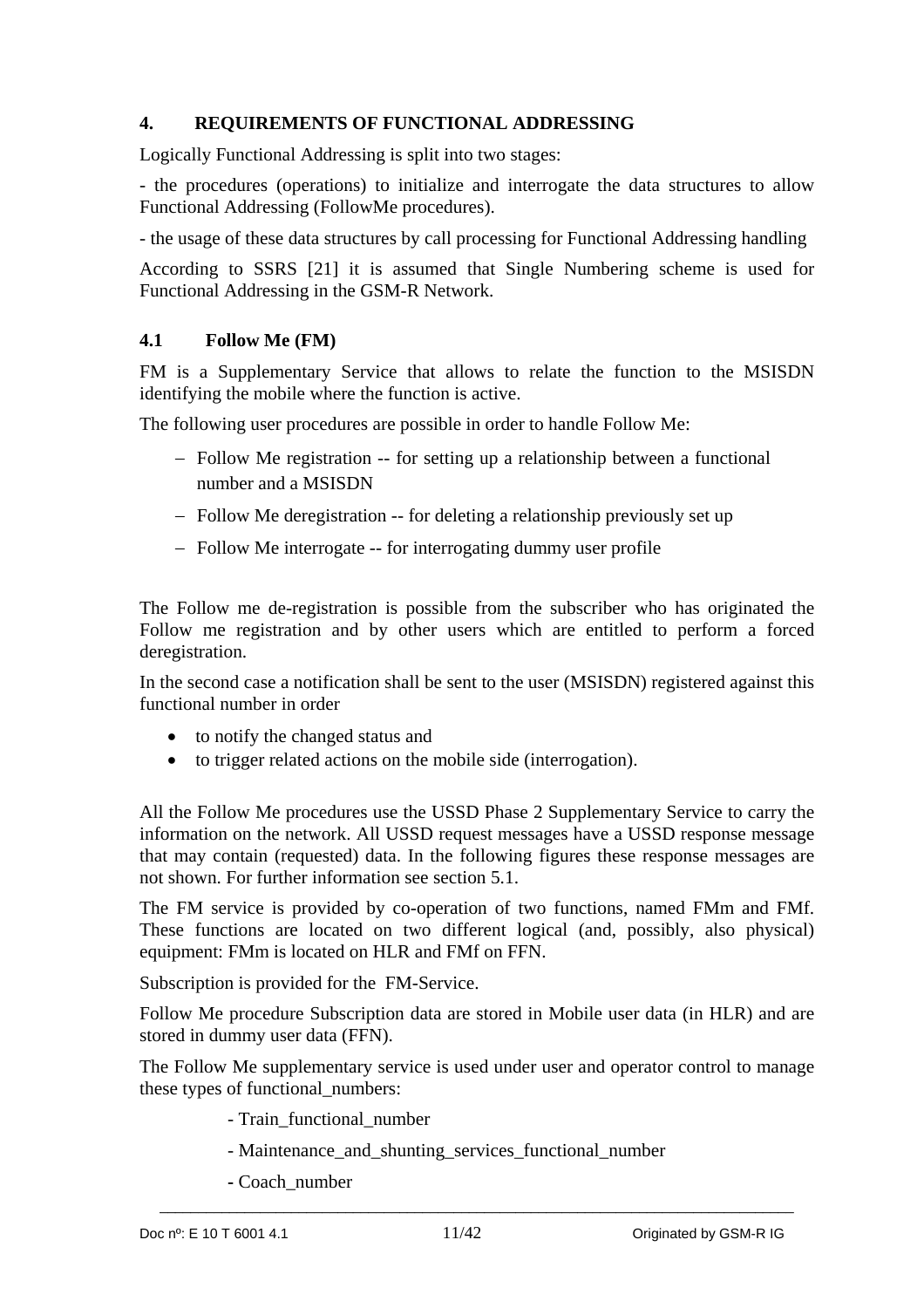For engine\_functional\_number only registration and deregistration at provisioning by operator are allowed and are not under user control.

# **5. REALIZATION OF FOLLOW ME**

## **5.1 Handling of mobile initiated USSD**

## **5.1.1 General**

Follow Me is a PLMN specific supplementary service and is based on USSD Phase 2. All the messages between MS and NSS and internal to NSS are USSD messages. FM is an USSD application that acts as call forwarding and USSD is used to carry the information needed by the FM application through the network. The phase of the GSM protocol used is "2".

The Unstructured Supplementary Service Data (USSD) mechanism allows the MS user and a PLMN operator defined application to communicate in a way that is transparent to the MS and to intermediate network entities. The mechanism allows development of PLMN specific supplementary services. The following diagram shows how handling of USSD is carried out in the case of Follow Me. The functionality of Follow Me is split on HLR (FMm) and on FFN (FMf).



Fig. 1 USSD handling for FM

The ETSI specifications define the requirements for handling USSD at the MS and network entities. The MMI for USSD is specified in [4].

As described in [3], a mobile station can at any time initiate a USSD request to the network. No prior provision of the service is required, although provisioning of services that make use of USSD may be required. All USSD messages (requests and responses), contain the USSD string, an alphabet indicator and language indicator, as defined in [3].

## **5.1.2 Handling of USSD request at MS**

When the user makes a request that the MS determines is to make use of USSD, the MS shall set up a transaction using [14] interworking (CM-Service-Request) to the network and send the USSD request to the MSC and await a response. This USSD request is invoked by sending a REGISTER message to the network containing a ProcessUnstructuredSS-Request invoke component.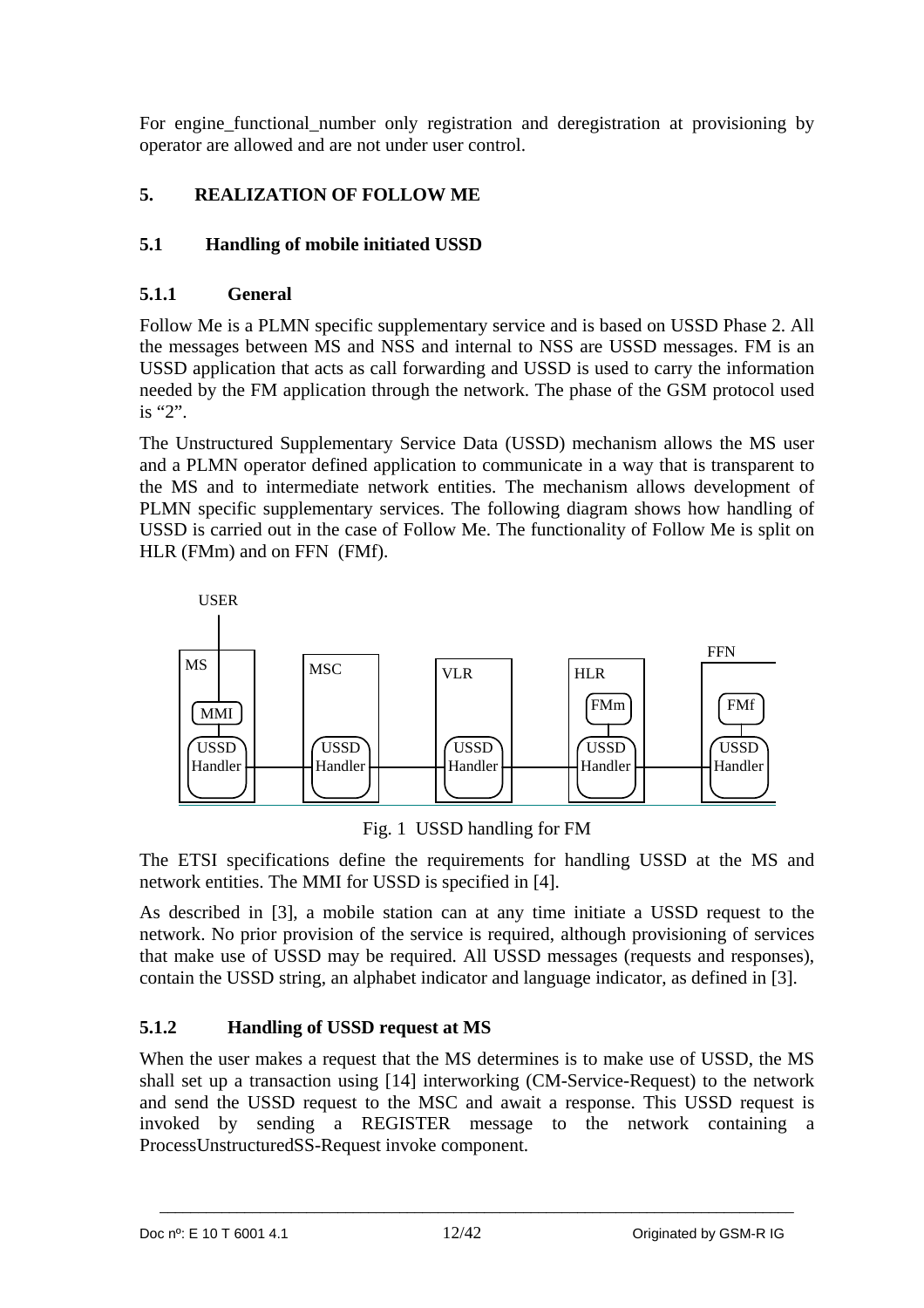When the MS receives the response, it shall display the information contained to the user. In case of Follow Me the request contains a code indicating that the message has to be routed to the HLR.

The mobile station shall not initiate USSD operations in parallel to any call independent supplementary service transaction. Only one transaction for USSD operations per user is allowed at a time. However, the mobile station is allowed to initiate USSD operations in parallel to call related transactions.

The mobile station may clear the transaction at any time by sending a RELEASE COMPLETE message upon request of the user.

## **5.1.3 Processing CM-Service-Request at Network**

Standard handling according [14] and [19] applies. If no security functions are required (e.g Ciphering) the network sends the CM-Service-Accept message, which triggers sending the USSD-Request message at MS side.

In case of errors CM-Service-Reject or Abort are sent according [14].

## **5.1.4 Processing the USSD request at Network**

The receiving network entity shall pass the data received in the request to the application handling USSD operations and shall wait for the response of the application. The location, nature and contents of USSD applications are, by definition, service provider and network operator dependent, but may include:

- Setting up or releasing signalling channels;

- Passing the request to another network entity (unchanged or changed);

 - Passing a different USSD request to another network entity (this is the Follow Me case);

and/or

- Requesting further information from the MS (one or more times).

The application may terminate the dialogue upon completion of handling the request

When the application terminates the dialogue, the network shall clear the transaction by sending a RELEASE COMPLETE message containing either:

- a return result component in case of successful result or in case of Follow Me specific errors which are not defined in [19]
- a return error in case of unsuccessful result due to protocol error.

If the network is unable to process the request received from the mobile station, it shall clear the transaction by sending a RELEASE COMPLETE message containing an error indication.

## **5.1.4.1 Handling of USSD request at MSC**

Standard handling (see [6]). The messages are passed unchanged.

## **5.1.4.2 Handling of USSD request at VLR**

Standard handling (see [6]). The messages are passed unchanged.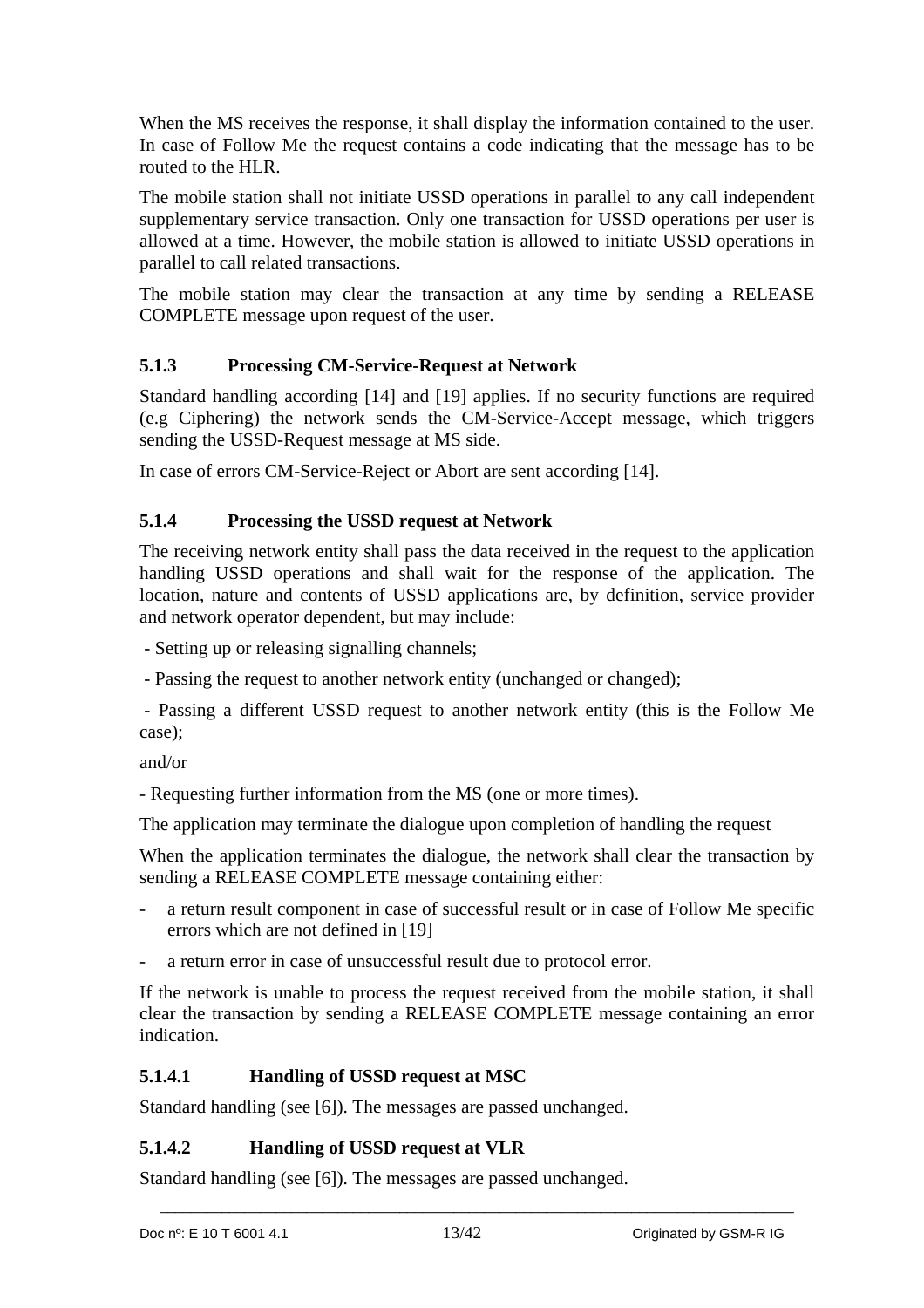## **5.1.4.3 Handling of USSD request at HLR**

An HLR shall always process a USSD request locally.

If the HLR does not support the alphabet used in a USSD request, it shall inform the MS and release the transaction.

According to these assumptions, the following figures show the flow of USSD messages for Follow Me service.



Fig. 2: Information flow for mobile initiated USSD Request containing FM related operations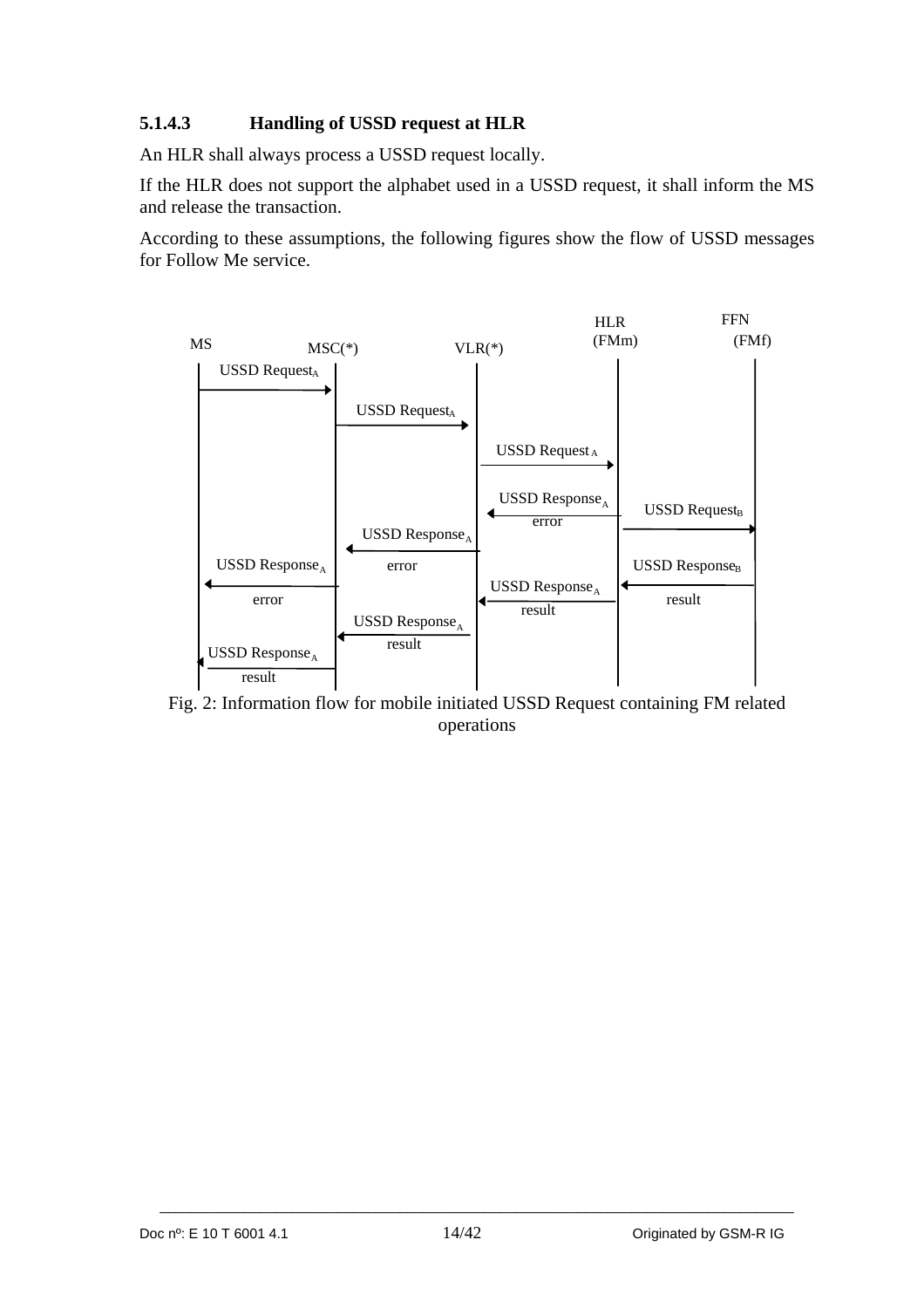

Fig. 3: Information flow for mobile initiated failed USSD Request on HLR



Fig. 4: Information flow for mobile initiated failed USSD Request on FFN.

(\*) MSC and VLR are passing the message in a transparent way.

NOTE: USSD Request<sub>A</sub> and USSD Request<sub>B</sub> contain the same Alphabet Indicator (SMS default) and the same language indicator (default) and the same USSD Strings. USSD requests on MAP interfaces (MSC-HLR and HLR-FFN) use MAP phase II defined in [19].

Figure 5 shows the interface between MS and Network.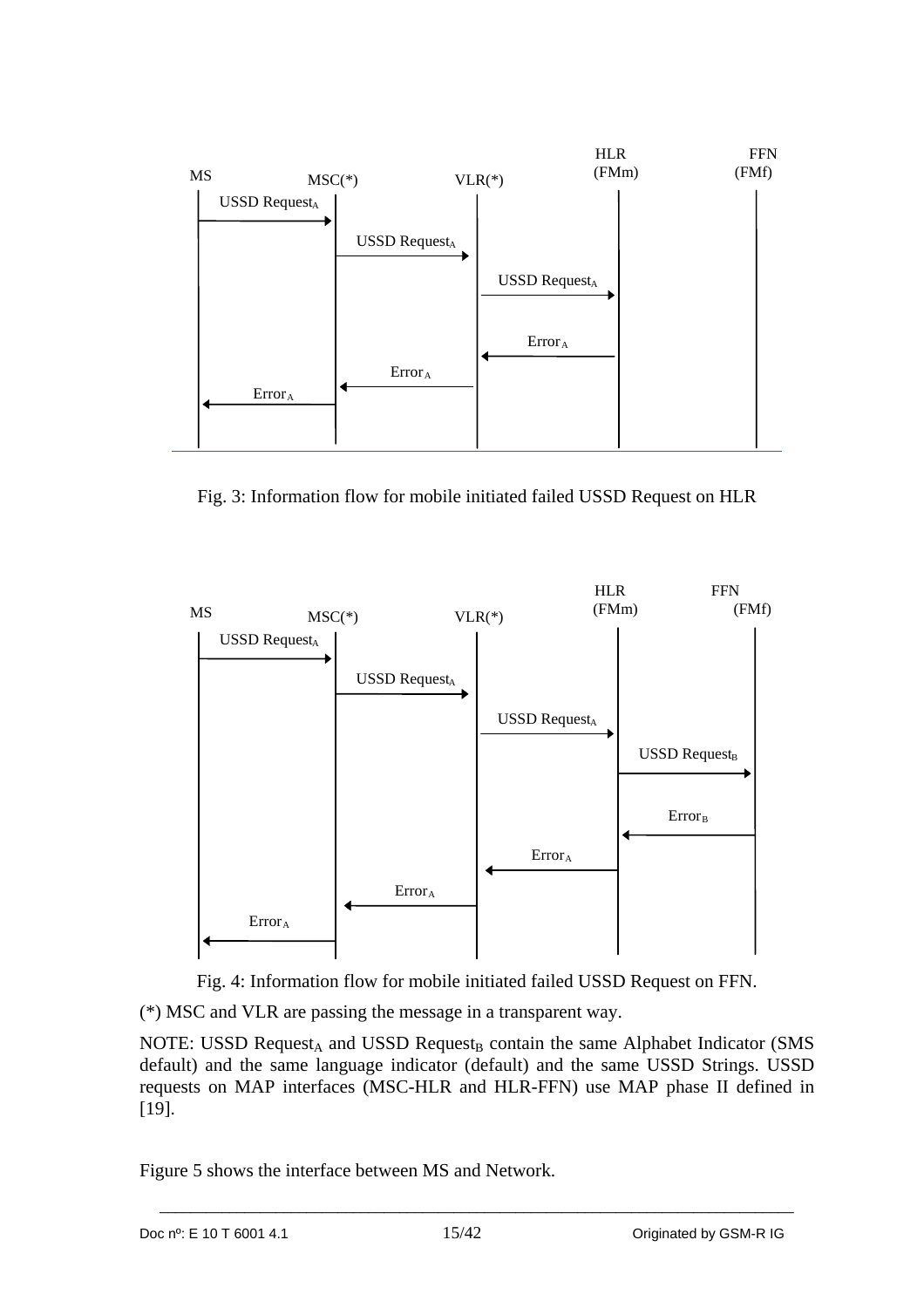**Network** 

REGISTER

Facility (Invoke = ProcessUnstructuredSS-Request (ussd-DataCodingScheme, ussd-String))

| <b>RELEASE COMPLETE</b>                                                                        |
|------------------------------------------------------------------------------------------------|
| [Facility (Return result = ProcessUnstructuredSS-Request (ussd-DataCodingScheme, ussd-String)] |
| RELEASE COMPLETE<br>Facility (Return error (Error))                                            |
| RELEASE COMPLETE<br>Facility (Reject (Invoke_problem))                                         |

Fig. 5: Mobile initiated USSD operation, network does not request further information

NOTE: The mobile station may clear the transaction at any time by sending a RELEASE COMPLETE upon request of the user.

## **5.2 Follow Me Registration**

## **5.2.1 General**

Follow Me Registration procedure sets up a temporarily relation between a functional\_number and a MSISDN

The user shall registrate every function supported by his terminal, therefore on\_train\_function\_codes (for train\_functional\_number) or team\_number (for maintenance services functional number), etc...shall be included in the Follow Me Registration procedure.

With the optional Bulk registration process multiple remote parties can be registered to the same MSISDN with one request. All remote parties in a Bulk request have the same IC, CT, and UIN, but different FCs. All the affected FCs are provided as an additional list of FCs in the USSD string. With Bulk registration the network also has the option of overriding the request and informing the mobile of the FCs that have been registered to it. If this option is implemented in the network the mobile can request a Bulk registration with an empty list of FCs in the additional information field (it must still specify FC 01) for the lead driver in the FN being requested).

The user cannot register functions supported by other mobile terminals. User shall guarantee that all the functions registered are supported by its own terminal. In the case of Bulk registration network override the network must ensure that override functions assigned to the mobile can be supported by it. The criteria by which the network decides to override the FC list from the mobile is out of scope of this document.

The result of registration procedure shall be sent back to the mobile. In case of failure a cause shall be provided.

MS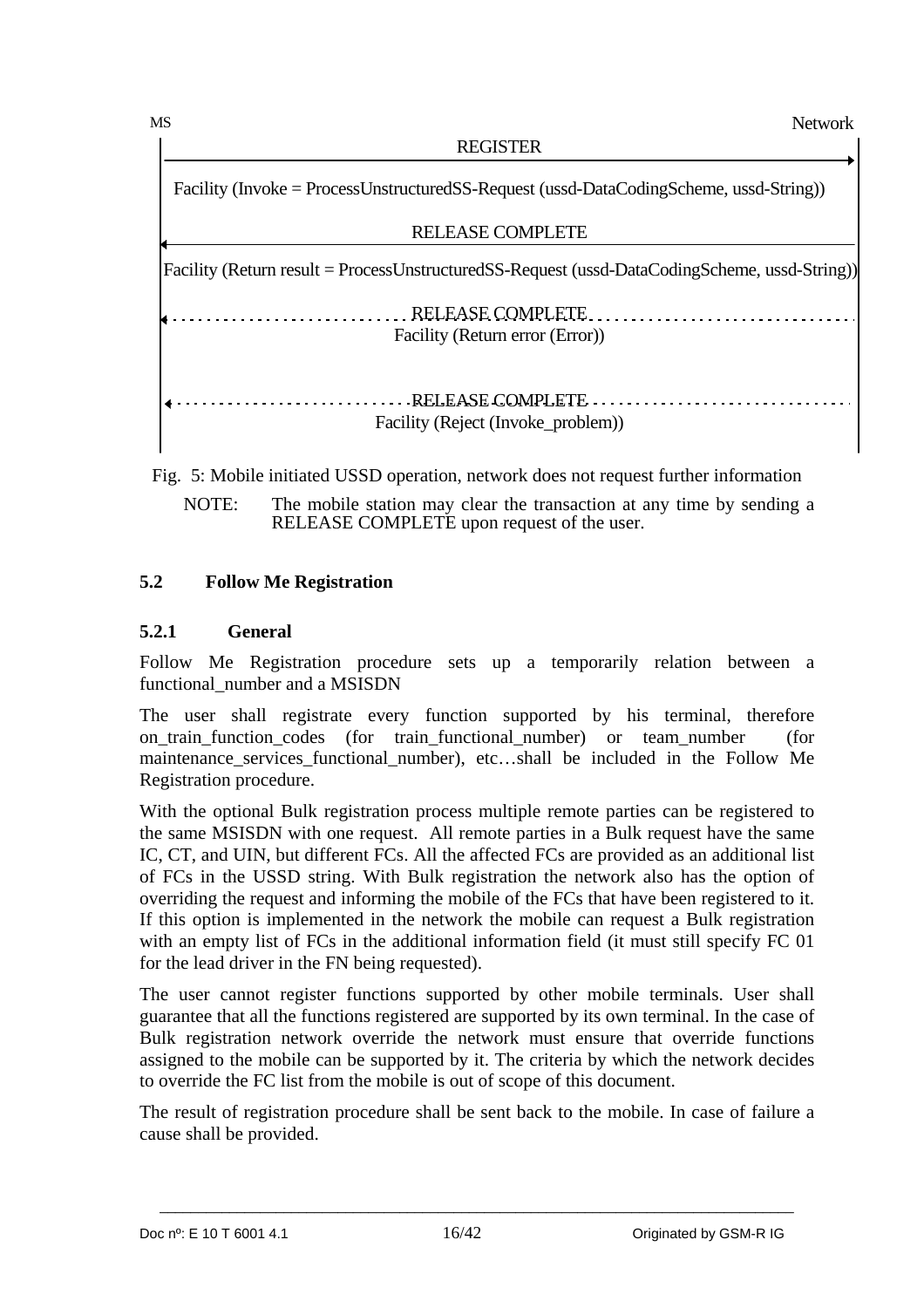Up to 3 [+1] different functional\_number\_groups may be registered by the same MS at a time. All the functional\_numbers are stored on the SIM. No checking on functional numbers is performed. There is only one Functional Number per command (per USSD Request).

For train\_functional\_number, the result of the registration of all the users might define a set of links between one HLR and a set of FFN spread in different countries.





## **5.2.2 Procedure in MS**

The following data are to be provided per terminal when registration is invoked:

- Procedure Type Identifier (Registration)
- The service code (SC) for the Follow Me service
- The Functional Number (FN)

The Functional Number (FN) shall be in the following format. FN = IC + RSN = IC + FUNCTIONAL NUMBER TYPE + *ROOT* + *BRANCH*  Reference the FA FIS for specific string structures.

## **Successful Outcome**

The above data are stored on the SIM.

## **5.2.3 Procedure in MSC**

Standard USSD handling (see [6])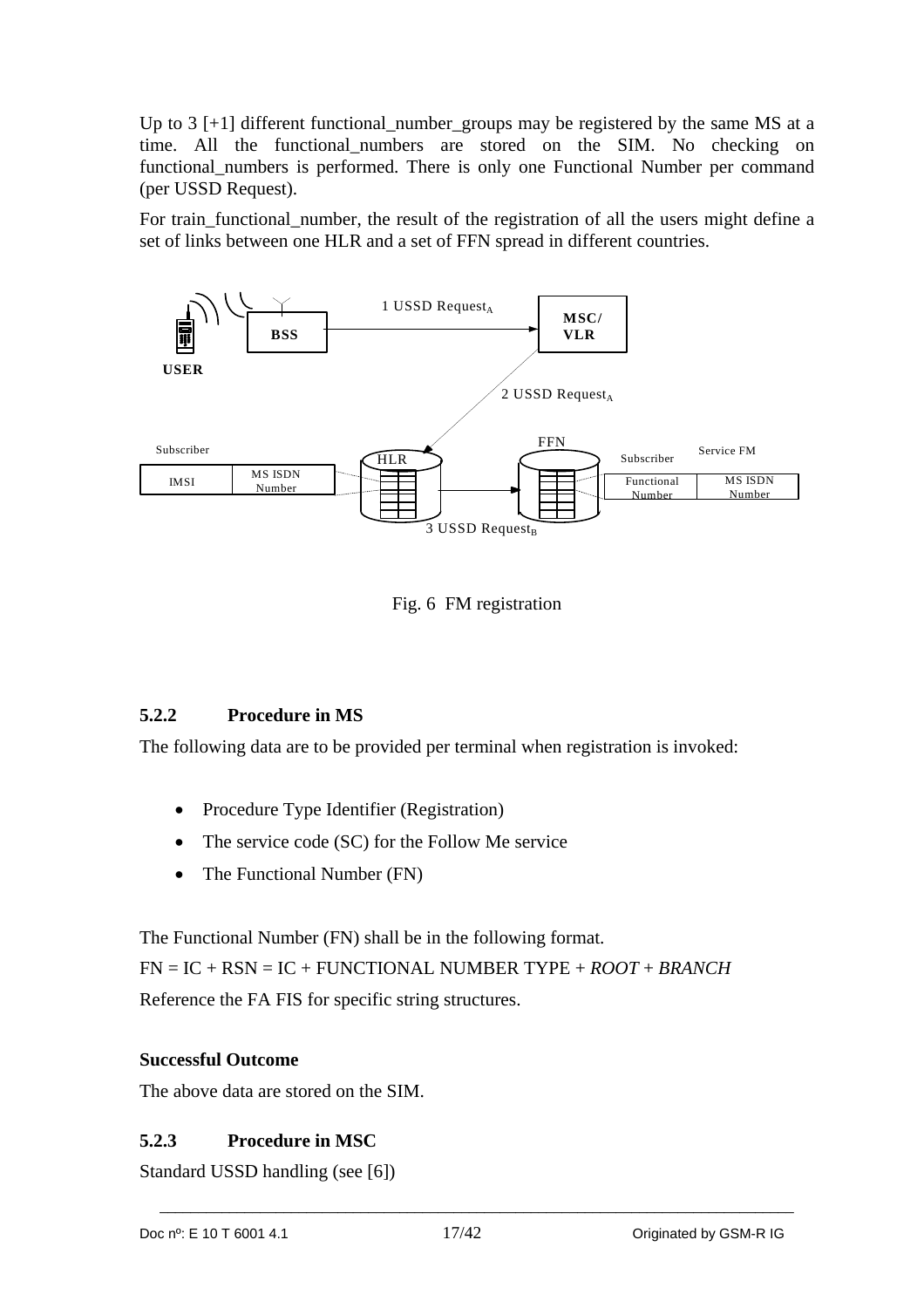## **5.2.4 Procedure in VLR**

Standard USSD handling (see [6])

## **5.2.5 The FMm Procedure within the HLR**

When Registration procedure is invoked, HLR has to request FFN to activate call forwarding for the functional number received.

The actions performed by the function FMm (resident in the HLR which receives the data from the MS) listed below are to be performed:

- 1. It carries out subscription and function checking (as per 5.6.1 and 5.6.2) in order to verify that the mobile is enabled to request the procedure. It also checks the branch contained in the message.
- 2. It is responsible for retrieving the MSISDN corresponding to the Bearer Service (BS) indicated by the functional number in the Registration request from the IMSI.
- 3. It then builds USSD request message which is sent by the HLR to the FFN. The message activates FMf (resident on the FFN which is unequivocally identified by IC). This message will contain all the data necessary to activate a call forwarding (i.e. the functional number and the MSISDN retrieved).
- (Note: In case of one FFN for a single Railway/Country, IC analysis should be sufficient to identify the FFN)
- 4. It then awaits a response message from FMf (sent by FFN to HLR)

## **USSD response message**

FMm (HLR) relays to the MS the USSD response message coming from the FMf (FFN).

The USSD response message shall contain a USSD string as defined in [23]. The USSD string will contain either a successful outcome code or an outcome code describing an unsuccessful result due to a Follow Me error as defined in [23]. For Bulk registration a new outcome code has is reserved in Release 7 of [23] to indicate successful bulk registration. The response also contains the list of successfully registered FCs and the list of unsuccessfully registered FCs as defined in the FA FIS.

## **5.2.6 The FMf Procedure within the FFN**

The function FMf (Resident in the FFN) retrieves the functional\_number(s) (the IC, the functional\_number\_type, the *root* and the *branch*) and then uses it as a subscriber number. FMf ensures that no another call forwarding is currently active on that number. After the functional number has been checked, the FMf then activates a call forwarding on all the services associated with the functional\_number.

For bulk registration a list of FCs is provided in the request string. This list can be empty ( $\leq$ NUM FC $>$  = 0). The handling of the list depends on the capabilities of the FFN.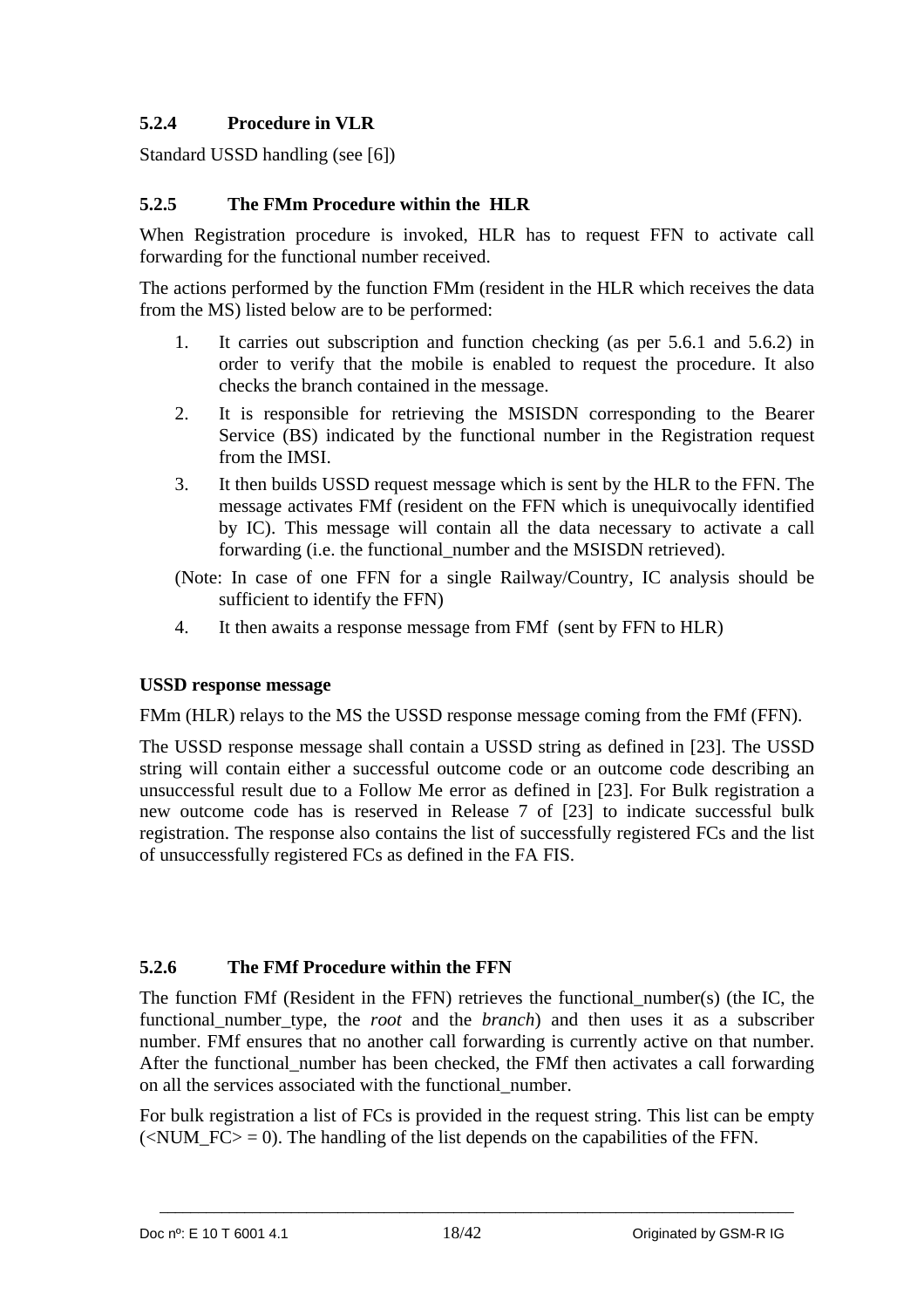- If the FFN has basic bulk registration capabilities registrations are performed for all FCs in the FC list.
- If the FFN has enhanced bulk registration capabilities it may override the FC list contained in the request and use a predefined FC list instead that is preprovisioned on the FFN for this train.

For both basic and enhanced bulk support the FFN will always include the list of successfully registered FNs and the list of unsucessfully registerd FNs in the response.

Error handling in case of failed bulk operations:

- If the network does not support bulk operation, it performs the registration/deregistration of the lead driver and sends back a standard registration success outcome code  $(01 - for registration, 02 - for degradation)$ . The cab radio should therefore assume from now on that bulk registration is not available.
- Bulk Operation was invalid (i.e. AI was not correctly formatted for a bulk request): Only the lead driver function FN will be registered/deregistered. The standard outcome code for a single operation (01/02) is sent to the terminal. In this case the network basically ignores the AI and registers/deregisters only the lead driver/driver function. Standard registration/deregistration must be used from now on for this cab radio.
- Bulk Operation has failed due to a system error: The network responds back with a standard MAP return error message. In case of a system error no registration/deregistration is performed on the SCP, The cab radio could perform a retry; otherwise no further action is expected from the terminal.

## **USSD response message**

The FMf (FFN) will then return to the FMm (HLR) the notification of acceptance of the request or rejection of the request in case of Follow Me error only.

This notification will optionally contain the forwarded-to number.

The notification is made through the USSD response message containing the USSD string composed of either a successful outcome code or an outcome code describing an unsuccessful result due to a Follow Me error as defined in [23]. For Bulk registration the response contains a specifc Outcome Code (11) and the list of successfully registered FCs and the list of unsuccessfully registered FCs as defined in the FA FIS.

## **5.3 Follow Me Deregistration**

## **5.3.1 General**

The Follow Me Deregistration procedure removes the association between a functional number and an MSISDN, i.e., it de-activates the call forwarding on the functional\_number. The result of Deregistration procedure is the deactivation and erasure of Follow Me Service on the functional\_number where the "forwarded\_to number" is the MSISDN identifying the mobile where the function is no more active.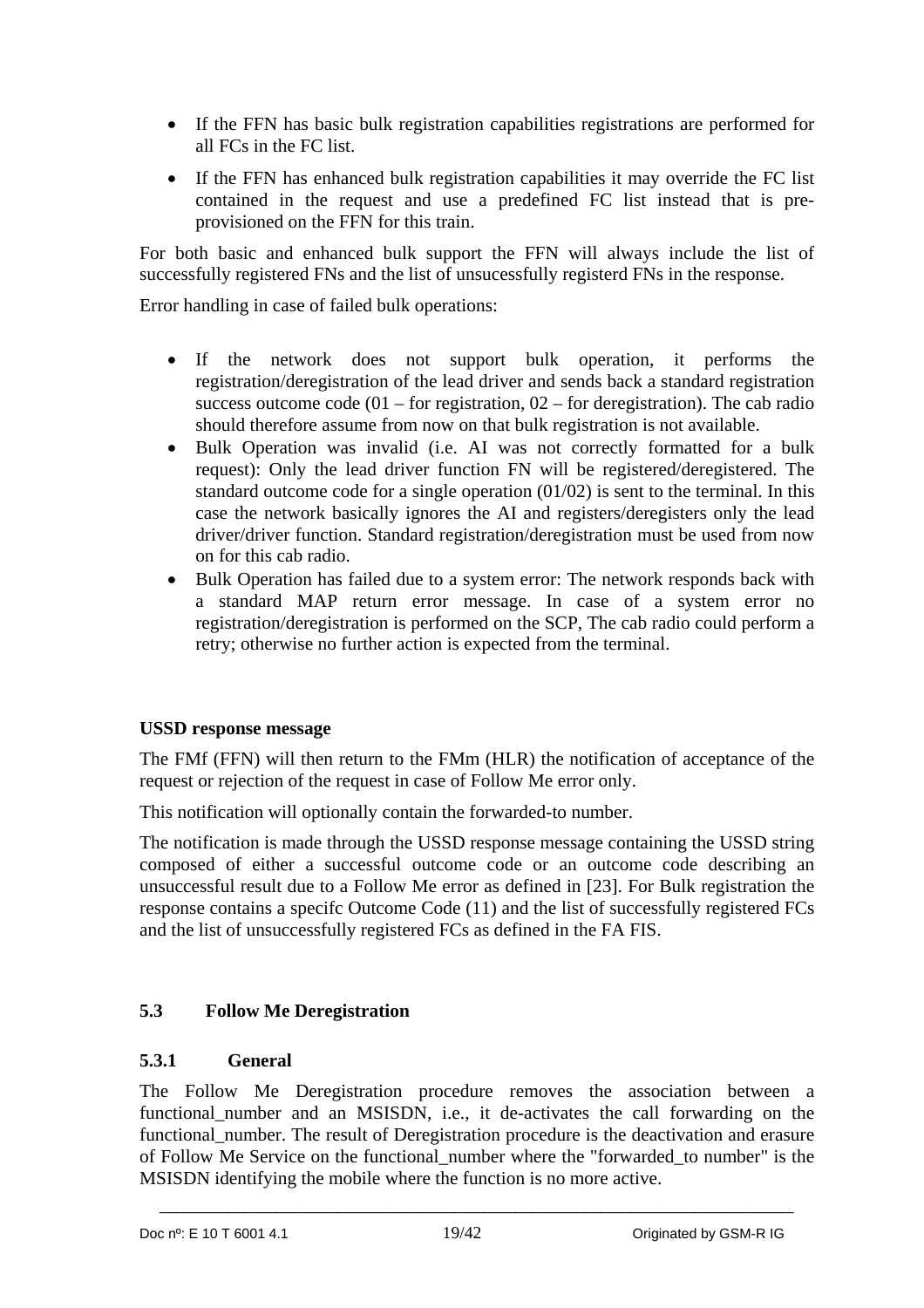A previous registration can be erased in either of the following two ways:

- the subscriber or FM service supervisor can specifically erase a previous registration with an appropriate control procedure;

- all information is erased as a result of withdrawal of the supplementary service (administrative handling).

Deregistration removes an association between functional number and the MSISDN.

An association may be removed only if deregistration is requested by the same mobile that had previously set it up or a FM service Supervisor.

With the optional Bulk deregistration feature multiple remote parties that are registered to the same MSISDN can be deregistered with one request. All remote parties in a bulk request have the same IC, CT, and UIN, but different FCs. All the affected additional FCs are provided as an additional list of FCs in the USSD string. FC01 is included automatically in the FN of the deregistration request.





#### **5.3.2 Procedure in MS**

The following data are to be provided when deregistration is invoked:

- Procedure Type Identifier (Deregistration)
- $-$  The service code (SC) for the Follow Me service
- The Functional Number (FN)
- The supervisor indicator (for forced deregistration) and the MSISDN to deregister

The Functional Number (FN) shall be in the following format.

FN = IC + RSN = IC + FUNCTIONAL NUMBER TYPE + *ROOT* + *BRANCH* 

Reference the FA FIS for specific string structures.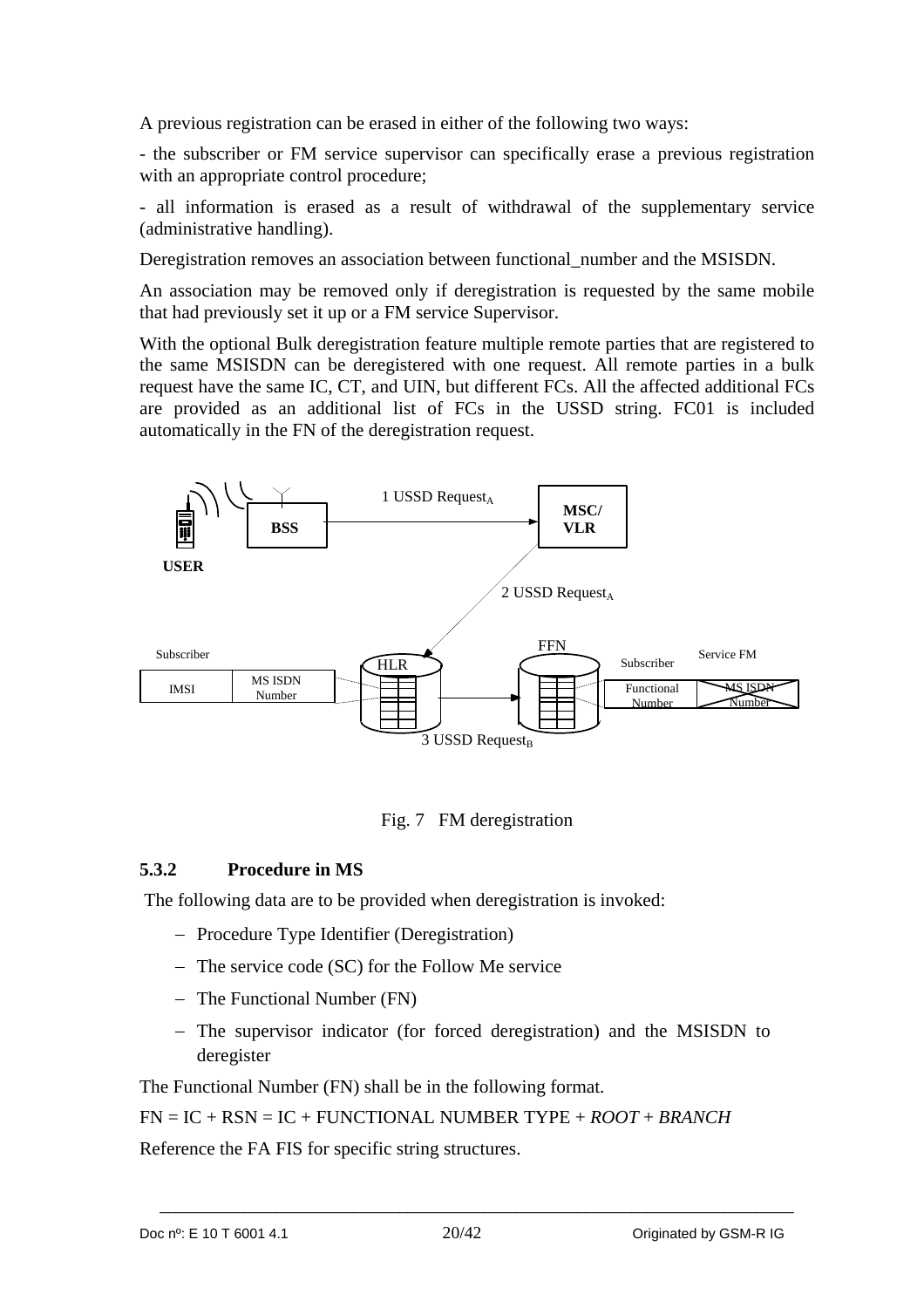The Bulk deregistration message is similar to the one for Bulk registration with the exception of the procedure type identifier. For bulk deregistration the mobile must provide a FC list that is not empty. If the mobile is only registered to the FC01 then a normal deregistration is used.

## **Successful Outcome**

The data stored on SIM are to be accordingly updated.

## **5.3.3 Procedure in MSC**

Standard USSD handling (see [6])

#### **5.3.4 Procedure in VLR**

Standard USSD handling (see [6])

#### **5.3.5 The FMm Procedure within the HLR**

When Deregistration procedure is invoked, HLR has to request FFN to de-activate call forwarding for the functional\_number received.

The actions performed by the function FMm (resident in the HLR which receives the data from the MS) listed below are to be performed:

- 1. It carries out subscription and function checking (as per 5.6.1 and 5.6.2) in order to verify that the mobile is enabled to request the procedure. It also checks the branch contained in the message.
- 2. It is responsible for retrieving the MSISDN corresponding to the Bearer Service (BS) indicated by the functional number in the Deregistration request from the IMSI.
- 3. It then builds USSD request message which is sent by the HLR to the FFN. The message activates FMf (resident on FFN which is unequivocally identified by IC and eventually the leading digits of the *root*). This message will contain all the data necessary to erase the call forwarding (i.e. the functional number and the MSISDN retrieved).
- (Note*:* In case of one FFN for a single Railway/Country, IC analysis should be sufficient to identify the FFN).
- 4. It then awaits a response message from FMf (sent by FFN to HLR).

#### **USSD response message**

FMm (HLR) relays to the MS the USSD response message coming from the FMf (FFN).

The USSD response message shall contain a USSD string as defined in FIS for Functional addressing. The USSD string will contain either a successful outcome code or an outcome code describing an unsuccessful result due to a Follow Me error as defined in [23].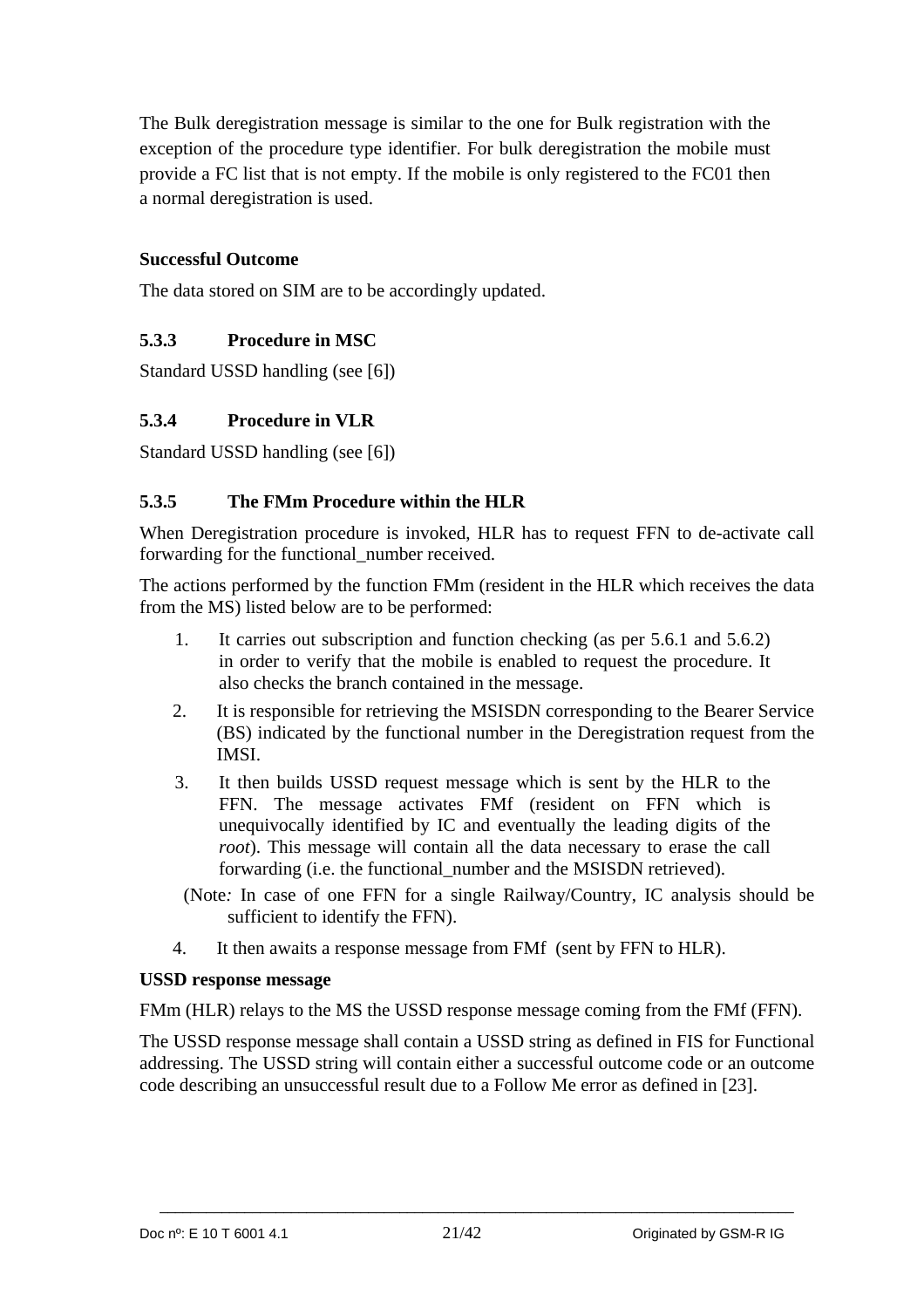## **5.3.6 The FMf Procedure within the FFN**

The function FMf (resident on FFN) retrieves the functional\_number (the IC, the functional\_number\_type, the *root* and the *branch*) and then uses it as a subscriber number. FMf shall verify that the MSISDN received by HLR is the forwarded to number of the call forwarding activated on the functional\_number. The FMf then deactivates the call forwarding for the functional number. For Bulk deregistration the FC list must not be empty, the FCs in the list will be deregistered without any override by the FFN.

#### **USSD response message**

The FMf (FFN) will then return to the FMm (HLR) the notification of acceptance of the request or rejection of the request in case of Follow Me error only.

This notification will optionally contain the forwarded-to number.

The notification is made through the USSD response message containing the USSD string composed of either a successful outcome code or an outcome code describing an unsuccessful result due to a Follow Me error as defined in [23]. For Bulk deregistration the response contains an Outcome Code (12) and the list of successfully deregistered FCs and the list of unsuccessfully deregistered FCs as defined in the FA FIS.

Remark: the safe storage of call forwarding related data has to be ensured by FMf before notifying acceptance of the request.

## **5.4 Follow Me Interrogation**

## **5.4.1 General**

The data request procedure enables the mobile subscriber to obtain information about the data stored in the PLMN. Interrogation of FM is handled by the HLR, which returns the required information or error to the MS.

Follow Me Interrogation procedure is used to obtain information on the Follow Me service linked to the functional number.

User can ask for Follow Me related information stored in the FFN dummy profile (see paragraph "Information stored in the FFN").

The response of Interrogation procedure contains the MSISDN "forwarded\_to number" if the Follow Me service is active.

The mobile terminal should always check that the result of the Follow Me Interrogation is consistent with the list of FN's stored on the SIM. If necessary the terminal shall update it's functional number list to synchronize with the network.

Bulk operations do not apply to Interrogation.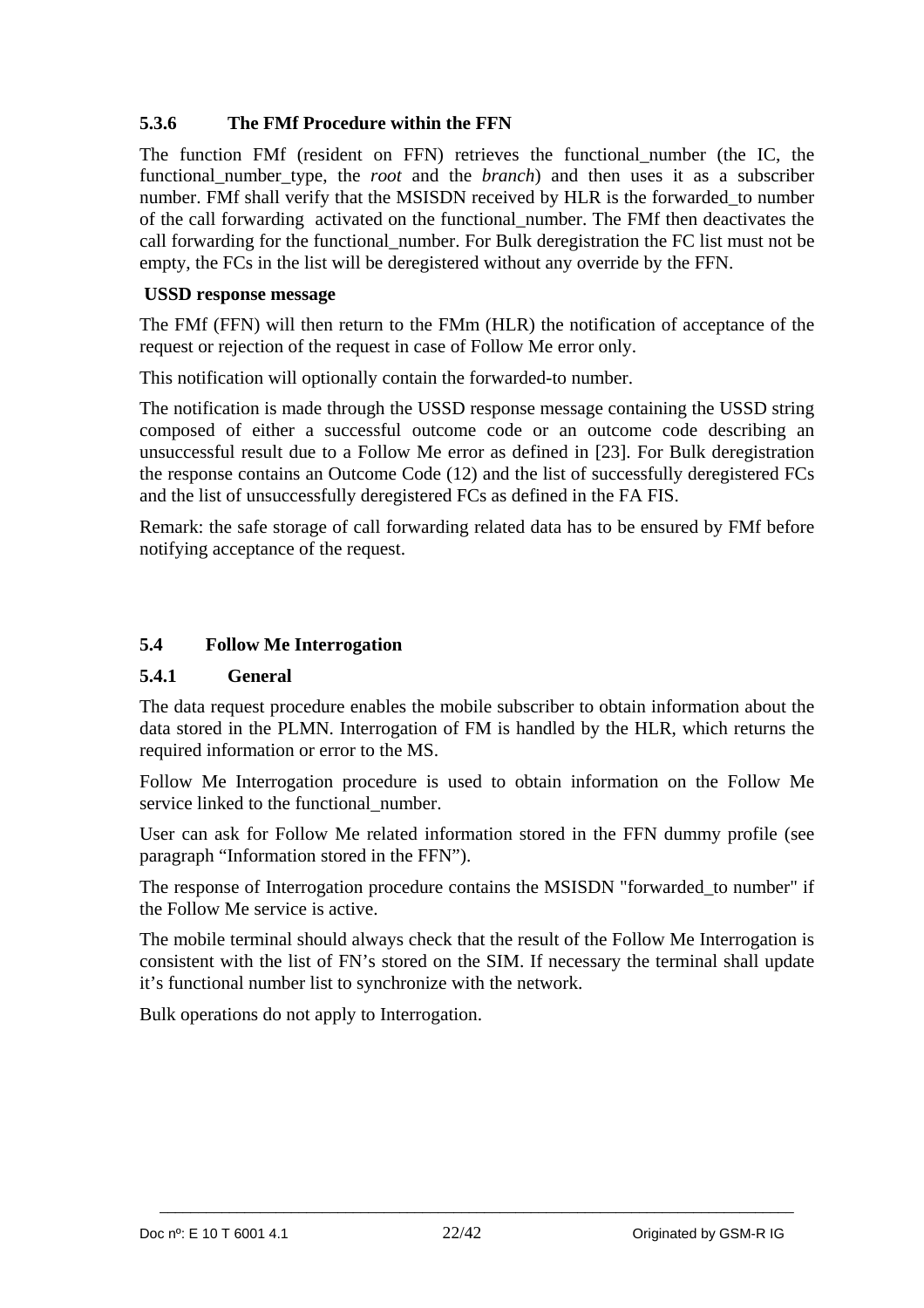

Fig. 8 FM interrogation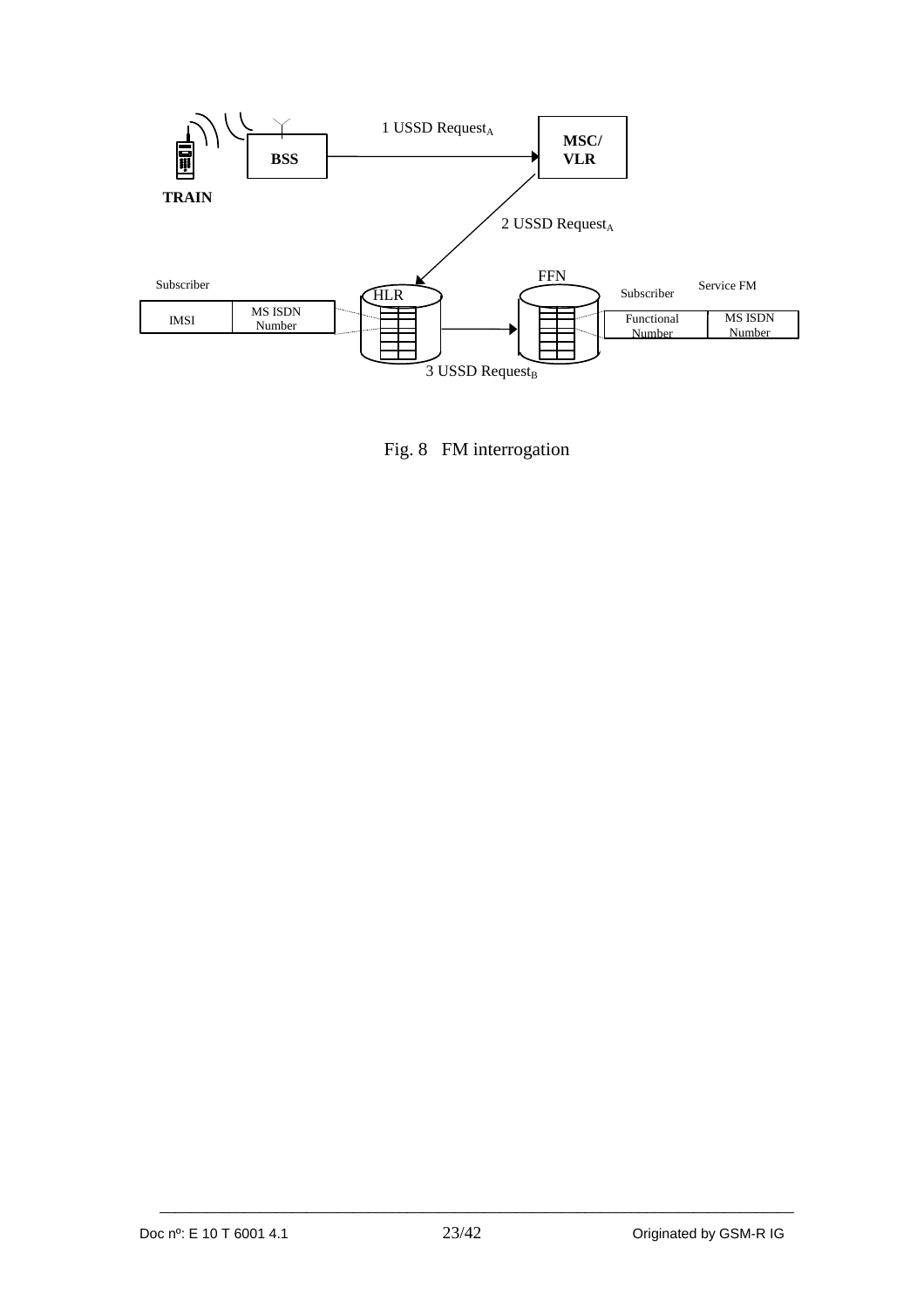## **5.4.2 Procedure in MS**

The following data are to be provided when interrogation is invoked:

- Procedure Type Identifier (Interrogation)
- $-$  The service code (SC) for the Follow Me service
- The Functional Number (FN)

The Functional Number (FN) shall be in the following format.

FN = IC + RSN = IC + FUNCTIONAL NUMBER TYPE + *ROOT* + *BRANCH*  Reference the FA FIS for specific string structures.

Upon receiving the result of a FN interrogation request from the network, the terminal shall ensure that list of registered FN's stored on the SIM for the terminal is consistent with the result of the networks response.

The following are the main cases:

- 1. The network FN interrogation result contains the **same** MSISDN as the terminals MSISDN:
	- the terminal checks the list of registered FN's on its SIM, two sub cases exist:
		- a. the FN already exists in the list of registered FN's, therefore the network and terminal FN lists are already in synchronization and no terminal action is required.
		- b. The FN does not exist in the list of registered FN's for this terminal, therefore the network and terminal lists are out of synchronisation and the terminal shall **add** the interrogated FN to its list of registered FN's.
- 2. The network FN interrogation result contains a **different** MSISDN then the terminals MSISDN:
	- The terminal checks the list of registered FN's on its SIM, two sub-cases exist
		- a. the FN exists in the list of registered FN's for this terminal, therefore the network & terminal FN lists are out of synchronisation, the terminal shall **remove** the interrogated FN from its list of registered FN's as it is no longer valid for this terminal/SIM.
		- b. The FN does not exist in the list of registered FN's for this terminal, therefore no terminal action is required.
- 3. The network FN interrogation results in an outcome code which does not contain a registered MSISDN, two main sub-cases apply:
	- The interrogated FN is in the list of FN's registered against the terminal on the SIM: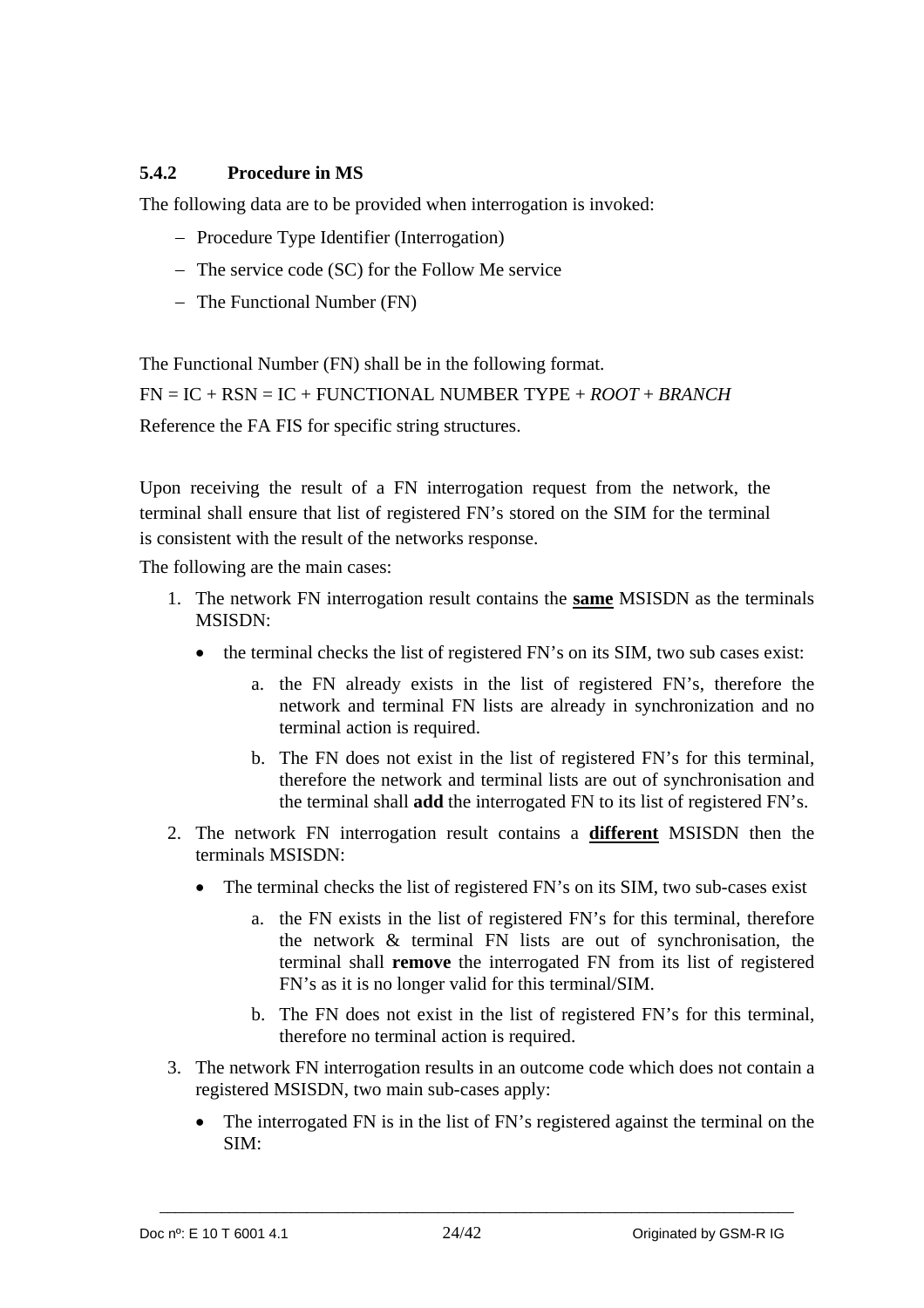- a. For the certain outcome codes listed the terminal shall remove the FN from its list of registered FN's on the SIM:
	- Initiating Subscriber Authorization failed  $(OC 22)$
	- Unknown remote party  $(OC 41)$
	- FM not subscribed (OC 42)
	- FM not registered to remote party (FN)  $(OC 62)$
- b. For all other outcome codes no terminal action is required.
- The interrogated FN is not in the list of FN's registered against the terminal on the SIM:
	- a. No terminal action is required.

## **5.4.3 Procedure in MSC**

Standard USSD handling (see [6])

## **5.4.4 Procedure in VLR**

Standard USSD handling (see [6])

## **5.4.5 The FMm Procedure within the HLR**

When Interrogation procedure is invoked, HLR has to request FFN to interrogate the call forwarding for the functional\_number received.

The actions performed by the function FMm (resident in the HLR which receives the data from the MS) listed below are to be performed:

- 1. It carries out subscription and function checking (as per 5.6.1 and 5.6.2) in order to verify that the subscriber is allowed to request the procedure. It also checks the branch contained in the message.
- 2. It is responsible for retrieving the MSISDN corresponding to the IMSI in the Interrogation request.
- 3. It then builds the USSD request message which is sent by the HLR to the FFN. The message activates FMf (resident on FFN which is unequivocally identified by IC and eventually the leading digits of the *root*). This message will contain all the data necessary to interrogate the functional number to retrieve the MSISDN corresponding to the forwarded to number of the interrogated functional number.

 (Note*:* In case of one FFN for a single Railway/Country, IC analysis should be sufficient to identify the FFN).

4. It then awaits a response message from FMf (sent by FFN to HLR).

#### **USSD response message**

FMm (HLR) relays to the MS the USSD response message coming from the FMf (FFN).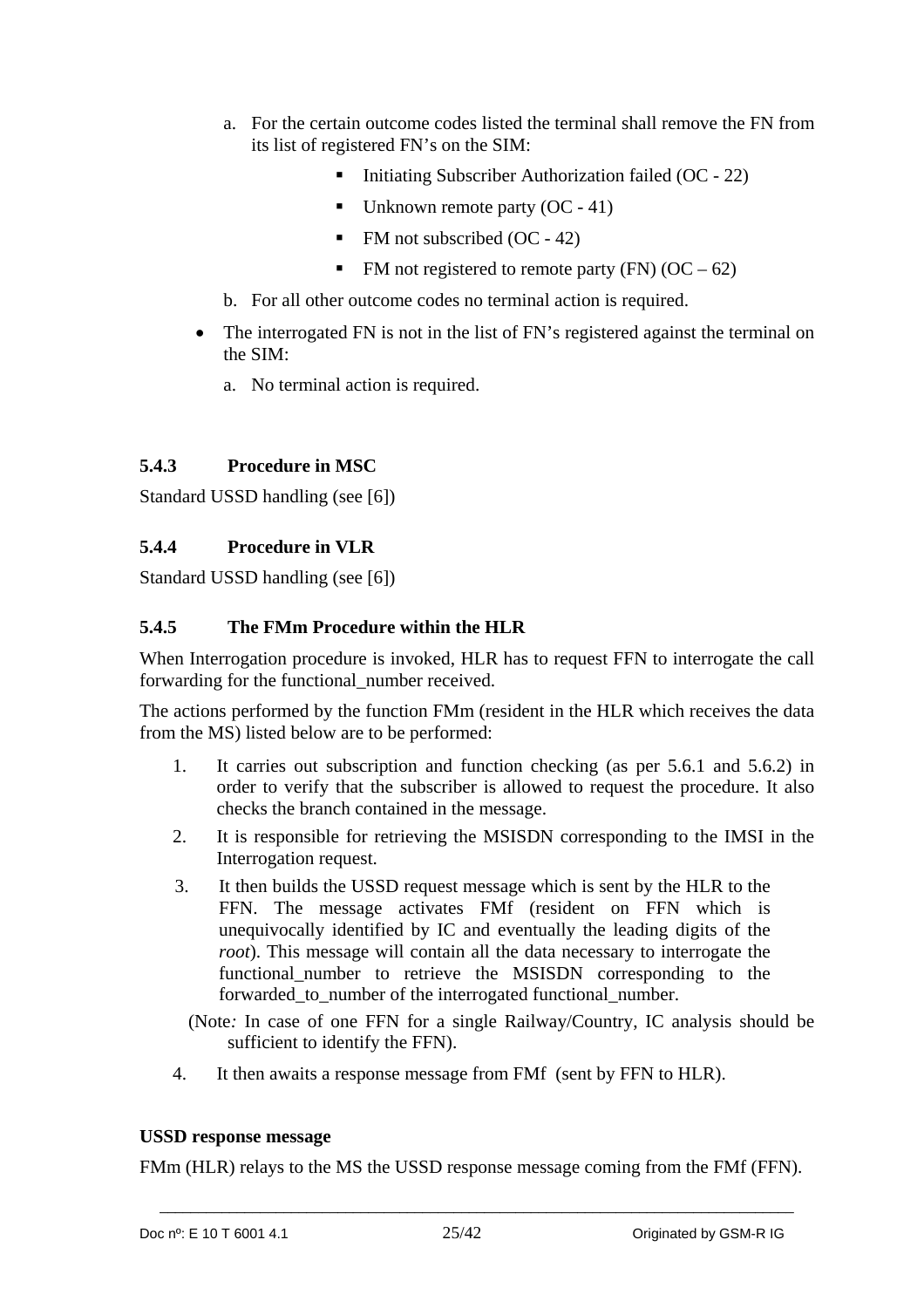The USSD response message shall contain a USSD string as defined in FIS for Functional addressing. The USSD string will contain either a successful outcome code or an outcome code describing an unsuccessful result due to a Follow Me error as defined in [23].

## **5.4.6 The FMf Procedure within the FFN**

The function FMf (resident on FFN) retrieves the functional\_number (the IC, the functional number type, the *root* and the *branch*) and then uses it as subscriber number. For the functional number, FMf shall retrieve the forwarded to number of the call forward activated on the functional\_number.

#### **USSD response message**

The FMf (FFN) will then return to the FMm (HLR) the notification of acceptance of the request or rejection of the request in case of Follow Me error only.

This notification will contain the forwarded-to number if the request is successful.

The notification is made through the USSD response message containing the USSD string composed of either a successful outcome code or an outcome code describing an unsuccessful result due to a Follow Me error as defined in [23].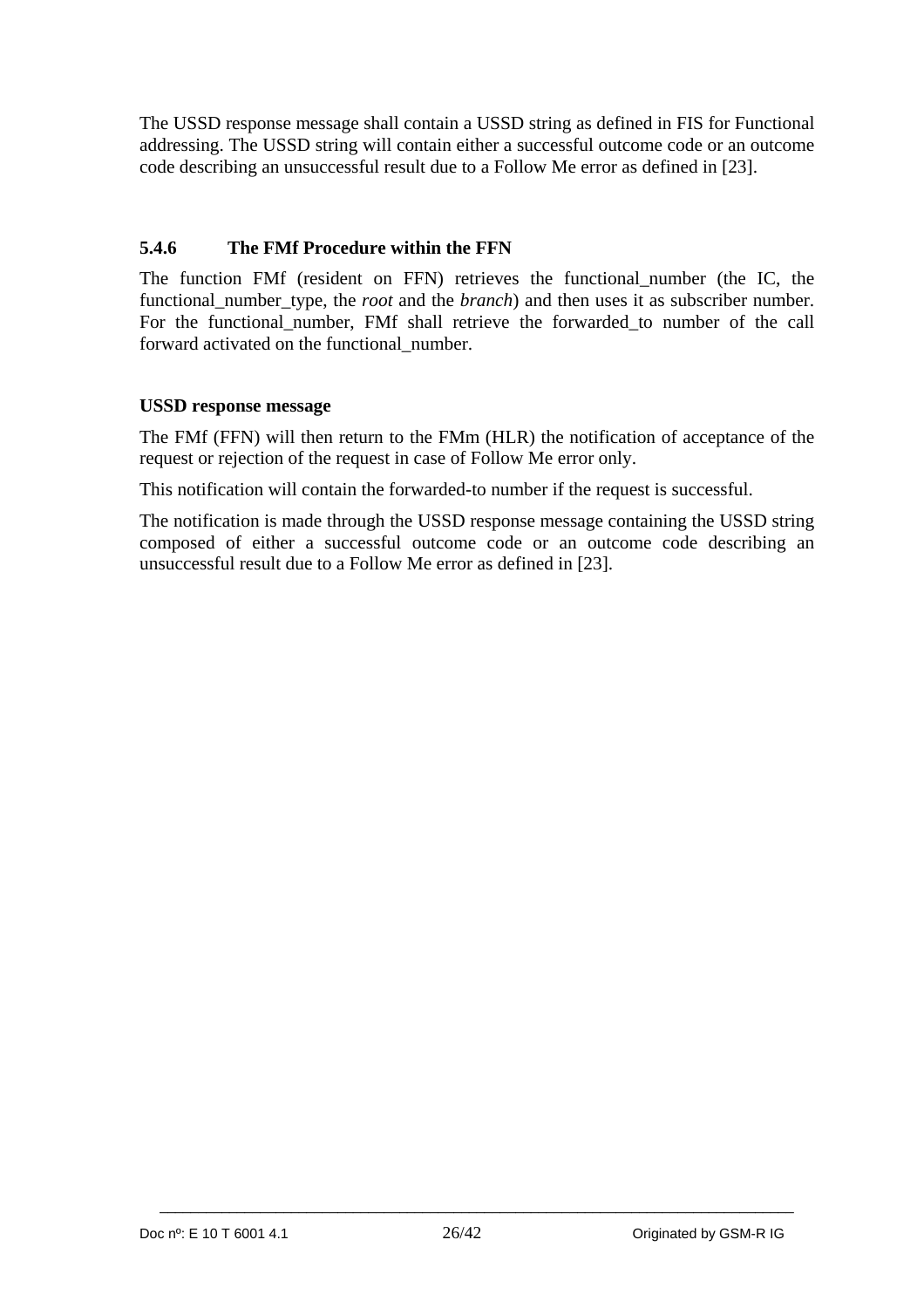## **5.5 Follow Me Terminal Notification**

## **5.5.1 General**

In certain cases such as Forced Deregistration it is possible for another authorized subscriber to change a users Follow Me registration in the FFN. It can also be foreseen that this could be done through operator provisioning interfaces to the Follow Me Functional Node. In these cases the list of FN's stored on a users terminal may become out of synchronisation with the list of FN stored in the FFN.

In order to rectify this situation, and ensure proper synchronisation between the network and terminal follow me data, a procedure for the Notification of the Follow Me Terminal is defined..

The notification is performed by a network initiated USSD message originated from the FFN. Upon receipt of the notification the MS shall to perform a FN interrogation on the notified FN.



## **5.5.2 Procedure in the FFN**

When the FFN receives a forced deregistration message according to 3G 23.094 [ref. Follow me specifications] it should retrieve the functional number and the MSISDN from the USSD message.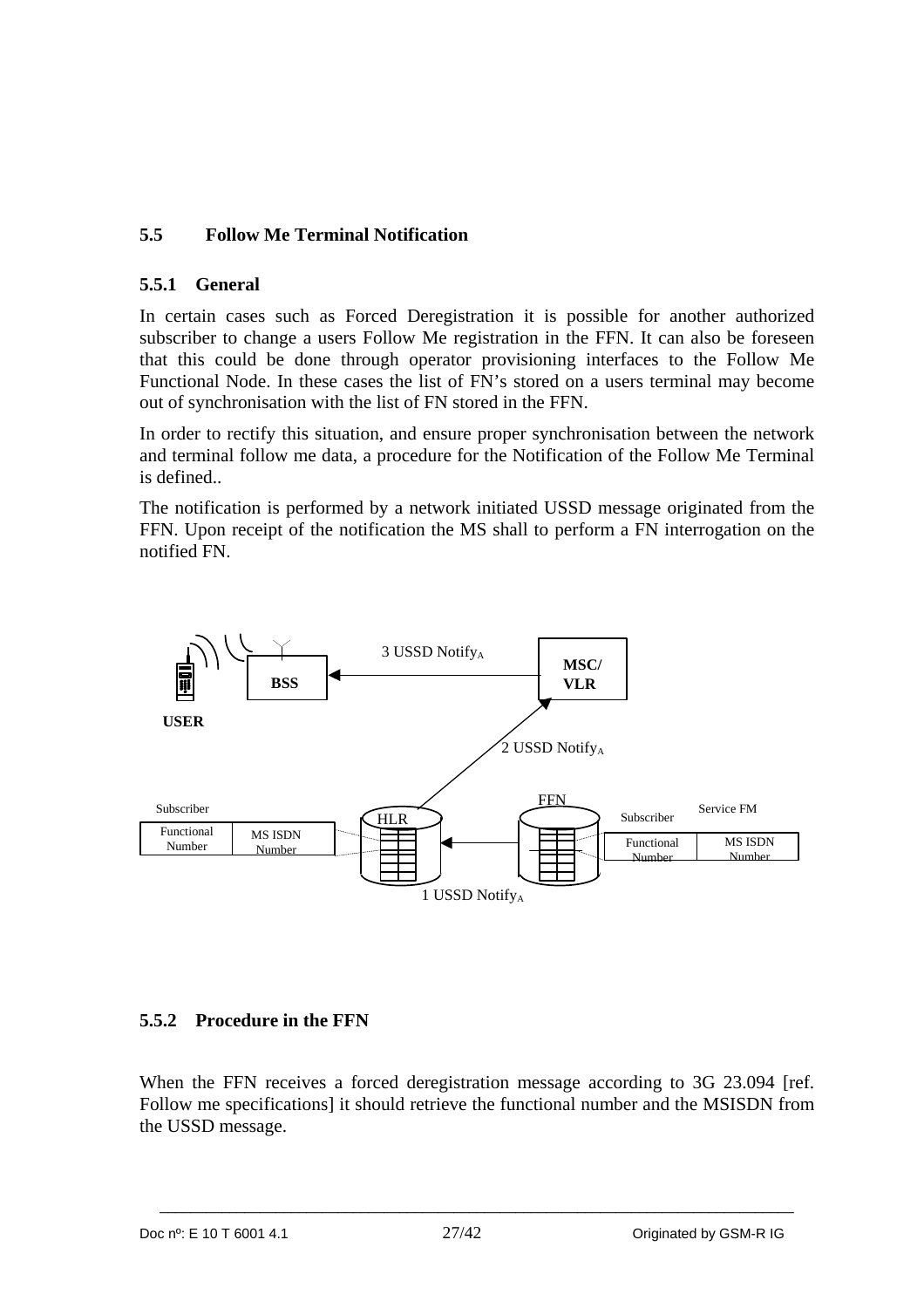1. It then builds a USSD Notify message containing the reregistered FN to be sent after the deregistration procedure has been finalised.

2. It then sends the USSD Notify message to the HLR of the MSISDN subscriber.

3. It awaits the response of the HLR

## **5.5.3 Procedure in the MS**

The mobile should pass the information received in the USSD notification to an application which is responsible for the following actions:

1. Send a USSD response message to the network by sending a FACILITY message with empty response.

2. It retrieves the FN from the USSD notify message and initiates an interrogation for this and other functional numbers depending on the type of terminal as described in the FIS for Functional addressing, chapter 6.1.1.3.

## **5.6 Information stored in the HLR**

## **5.6.1 Subscription checking**

The FMm function on HLR shall check the subscription of the subscriber to allow the Follow Me operations.

The subscription allows the MS to perform the following FM services:

- FM Registration
- FM Deregistration
- FM Forced Deregistration
- FM Interrogation

## **5.6.2 Function checking**

Generally speaking, a MS cannot perform the registration, deregistration, interrogation and forced deregistration of all the functionalities defined in the EIRENE specifications. These functionalities can be split in Classes of Registration. It should be noted that not all the railway users need the FM Supplementary Services.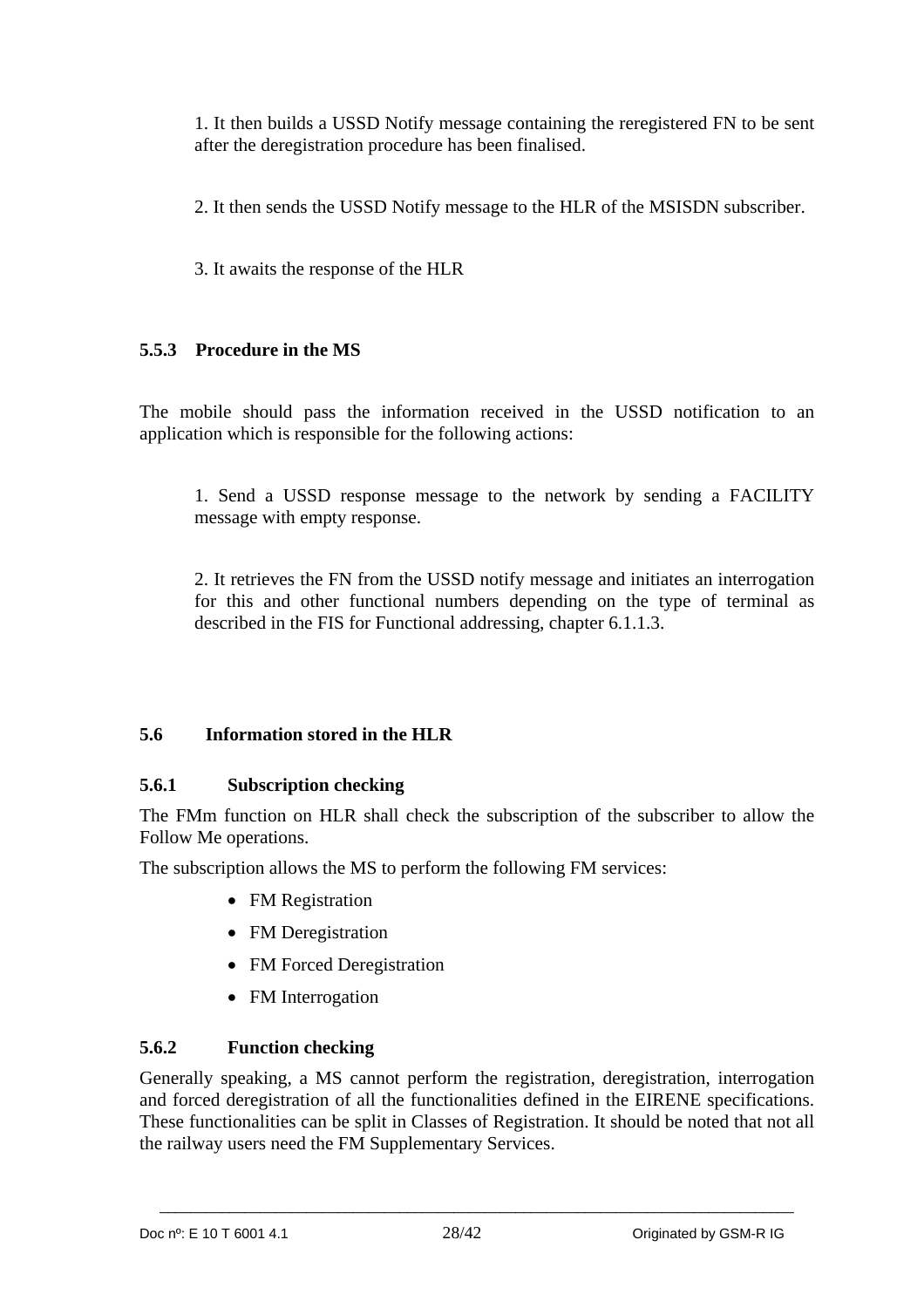| <b>Class of Registration</b> | <b>Meaning</b>                            |
|------------------------------|-------------------------------------------|
|                              | Engine/Train cab-radio basic<br>functions |
|                              | Maintenance service user                  |
|                              | Operation support user                    |
|                              | Customer support users                    |

In the following Table the Classes of Registration are defined.

Table 1 - Class of Registration

The same Class of Registration table is used for the FM Supervisor.

Every MS has specific subscription indicators that indicate the Classes of Registration allowed.

Remark: A MS can subscribe to one or more Classes of Registration.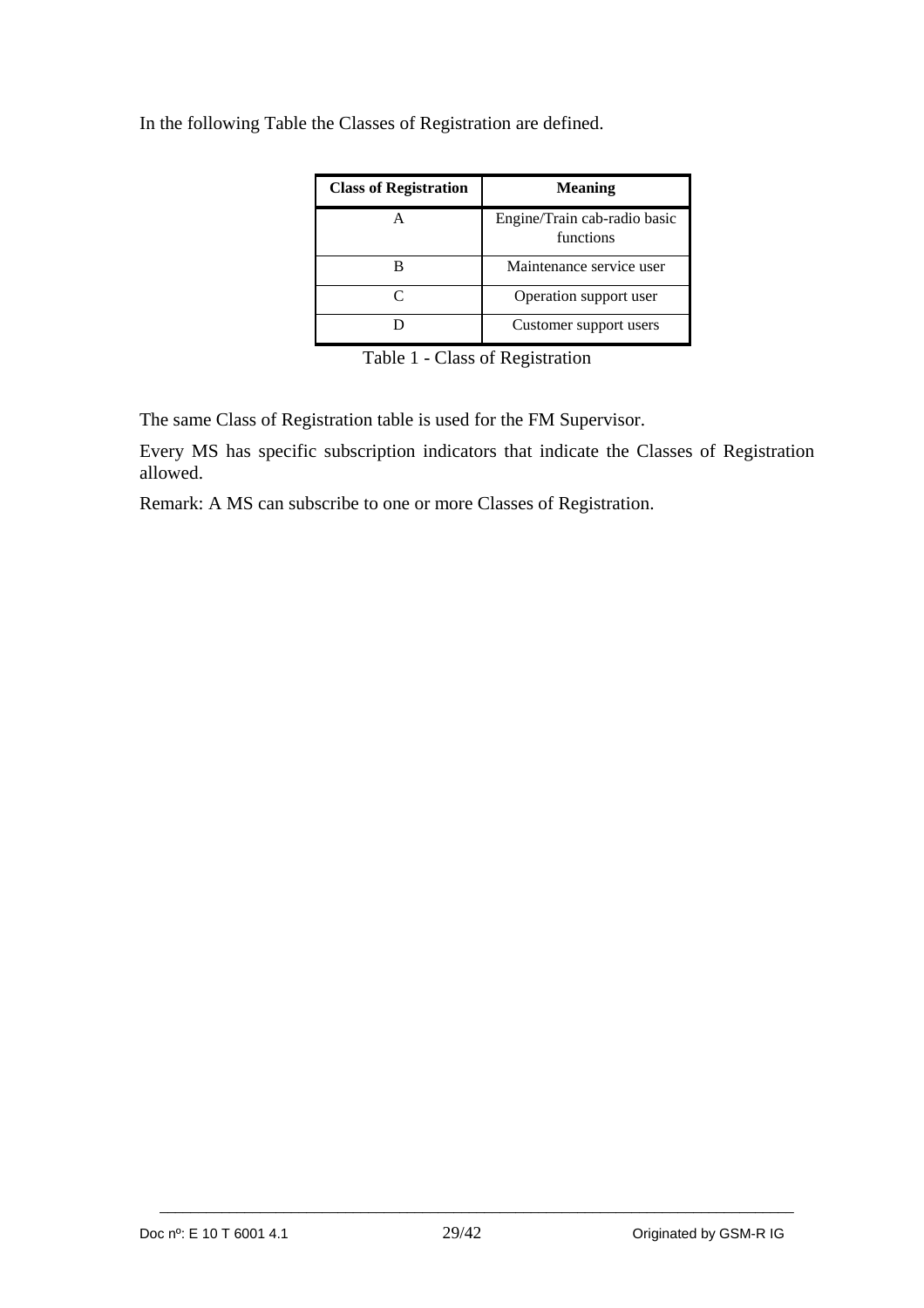Table 2 shows the relation between on\_train\_function\_code, on\_engine\_function\_code and on\_coach\_function\_code and Class of Registration.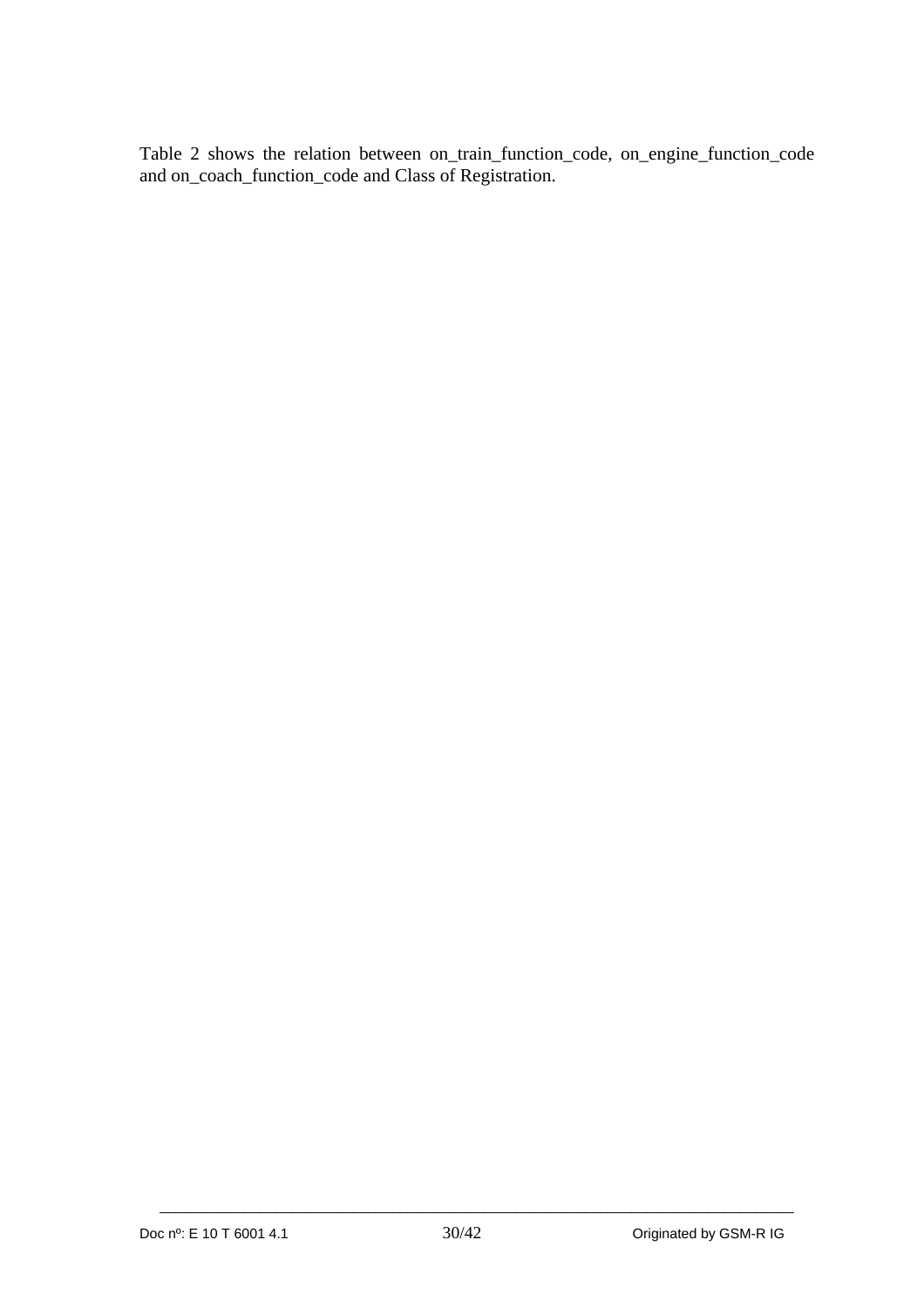| Code    | <b>Functional Code</b><br>Description              | Basic Service/<br>Set of Basic<br>Services | Default<br>Basic<br>Service | <b>Class of Registration</b> |
|---------|----------------------------------------------------|--------------------------------------------|-----------------------------|------------------------------|
| 00      | spare alarm                                        | TS11 (speech)                              | <b>TS11</b>                 | A                            |
| 01      | lead driver                                        | <b>TS11</b>                                | <b>TS11</b>                 | A                            |
| $02-05$ | other drivers                                      | <b>TS11</b>                                | <b>TS11</b>                 | A                            |
| 06      | fax                                                | <b>TS62</b>                                | <b>TS62</b>                 | A                            |
| 07      | intercom                                           | <b>TS11</b>                                | <b>TS11</b>                 | A                            |
| 08      | public address                                     | <b>TS11</b>                                | <b>TS11</b>                 | A                            |
| 09      | spare for intl use                                 |                                            |                             |                              |
| 10      | chief conductor (via cab<br>radio)                 | <b>TS11</b>                                | <b>TS11</b>                 | $\mathcal{C}$                |
| 11      | Second conductor                                   | <b>TS11</b>                                | <b>TS11</b>                 | $\mathbf C$                  |
| 12      | Third conductors                                   | <b>TS11</b>                                | <b>TS11</b>                 | $\mathsf{C}$                 |
| 13      | Fourth conductor                                   | <b>TS11</b>                                | <b>TS11</b>                 | $\mathsf{C}$                 |
| 14-19   | spare for intl use (train<br>crew)                 |                                            |                             |                              |
| 20      | catering staff chief (via cab<br>radio)            | <b>TS11</b>                                | <b>TS11</b>                 | $\overline{C}$               |
| 21-29   | Spare for intl use (catering<br>staff)             |                                            |                             |                              |
| 30      | railway security services<br>chief (via cab radio) | <b>TS11</b>                                | <b>TS11</b>                 | D                            |
| 31-39   | Spare for intl use (security<br>services)          |                                            |                             |                              |
| 40      | <b>ERTMS/ETCS</b>                                  | BS21-26                                    | <b>BS25</b>                 | A                            |
| 41-49   | Spare for intl use<br>(ERTMS/ETCS)                 |                                            |                             |                              |
| 50      | train borne recorder                               | BS21-26                                    | <b>BS24</b>                 | A                            |
| 51      | diagnostics                                        | <b>BS25</b>                                | <b>BS25</b>                 | A                            |
| 52      | Train data bus                                     |                                            |                             | A                            |
| 53      | Train location system                              |                                            |                             | $\mathbf{A}$                 |
| 54-59   | Spare for intl use (on train<br>equipment)         |                                            |                             |                              |
| 60      | pre-recorded passenger<br>information              | <b>TS11</b>                                | <b>TS11</b>                 | D                            |
| 61      | displayed passenger<br>information unit            | <b>BS25</b>                                | <b>BS25</b>                 | A                            |
| 62-69   | Spare for intl use<br>(passenger services)         |                                            |                             |                              |
| 70-79   | spare for intl use                                 |                                            |                             |                              |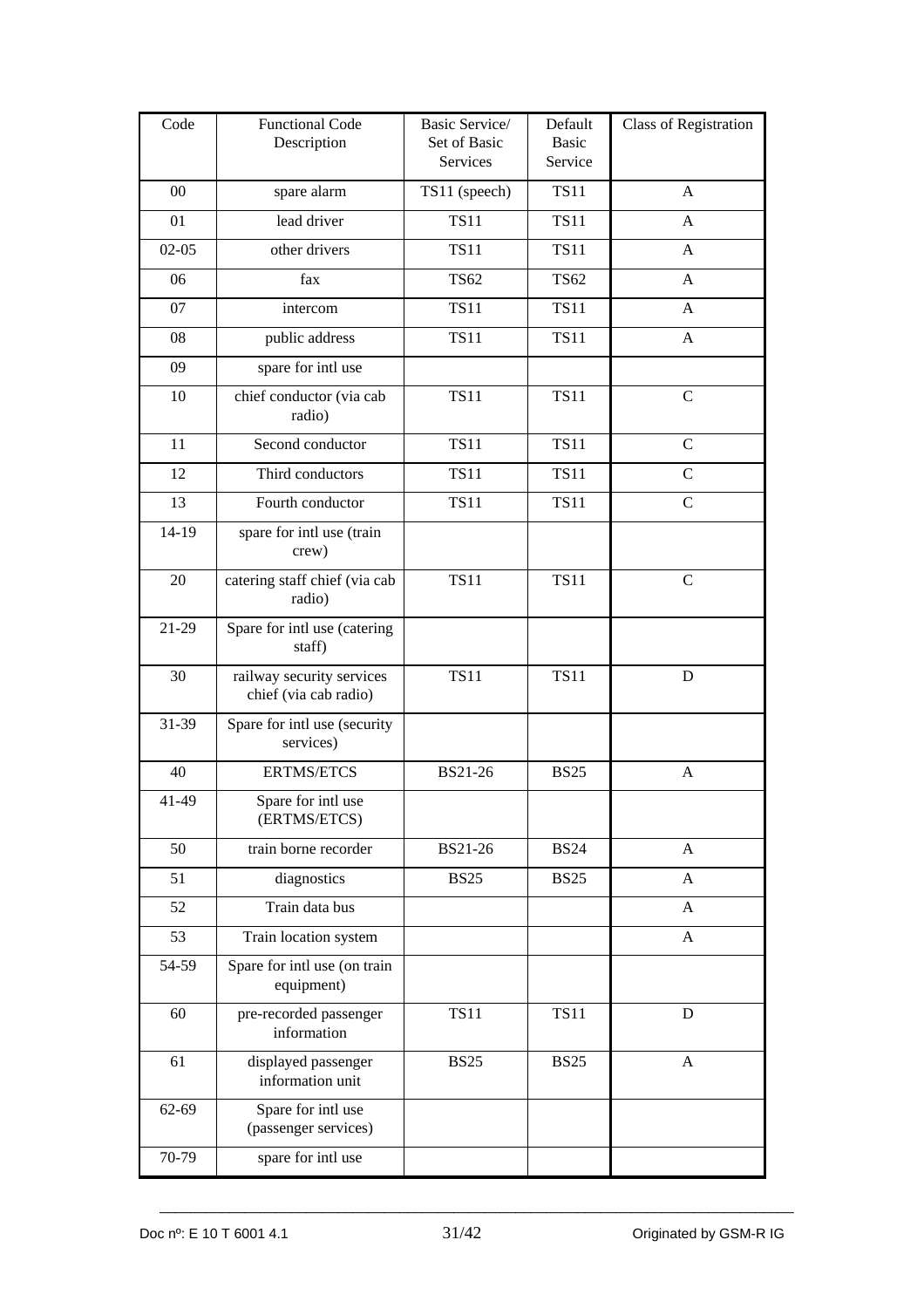|  | 80-99<br>spare for nati use |  |  |  |
|--|-----------------------------|--|--|--|
|--|-----------------------------|--|--|--|

Table 2: Users on Train, Engine & Coach

Table 3 shows the relation between maintenance service personnel and class of registration.

| FC (Team Type + Team<br><b>Member + Team Group</b> | <b>Description</b>          | <b>Basic Service</b> | CoR   |
|----------------------------------------------------|-----------------------------|----------------------|-------|
| $1yxx - 4yxx$                                      | Reserved                    |                      |       |
| 50xx                                               | <b>Shunting Leader</b>      | <b>TS11</b>          | B     |
| $51xx - 53xx$                                      | <b>Shunting Team Member</b> | <b>TS11</b>          | B     |
| 54xx                                               | <b>Train Driver</b>         | <b>TS11</b>          | $A+B$ |
| 55xx                                               | Link assurance transmitter  | <b>TS11</b>          | B     |
| 56xx - 59xx                                        | Reserved                    |                      |       |
| $6yxx - 9yxx$                                      | <b>TBD</b>                  |                      |       |
| $0$ yxx                                            | Reserved                    |                      |       |

Table 3: Maintenance Personnel

Note: 'A+B' means the user must have CoR of A and CoR of B, not CoR of A or B

## **5.7 Information stored in the MS**

All registered FNs shall be stored in the MS respectively on the SIM. After deregistration the corresponding FN shall be removed from the SIM. For the detailed procedure of the storage refer to section 8.1. SIMs with sufficient memory space to store all FNs, which can be registered at the same time, have to be used.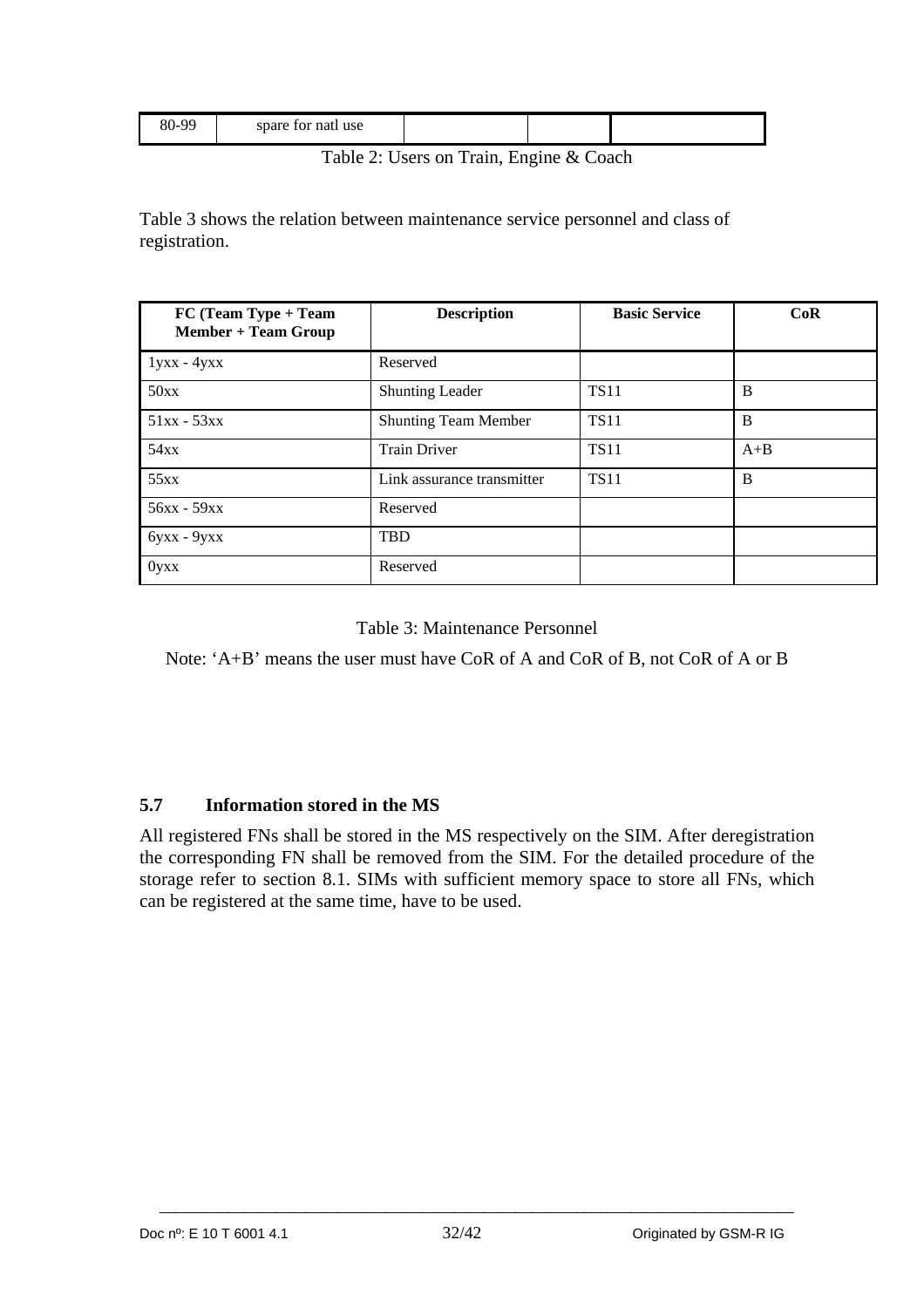## **6. USAGE**

#### **6.1 General**

The Functional Addressing procedure is applied to Mobile Terminating Call when the calling subscriber dials the functional\_number of called party. The network shall determine the MSISDN of the mobile where the function is active.

In case of function provided by sub\_port of a Mobile it is mandatory to send the function related SubAddress to the mobile. SubAddresses shall be derived from the functional\_number in the VMSC, using the "originally dialled digits" contained in the IAM. The MS shall associate the SA to the sub\_port of the Mobile where the function is active.

**[***The basis of call barring between user types is under discussion***.]**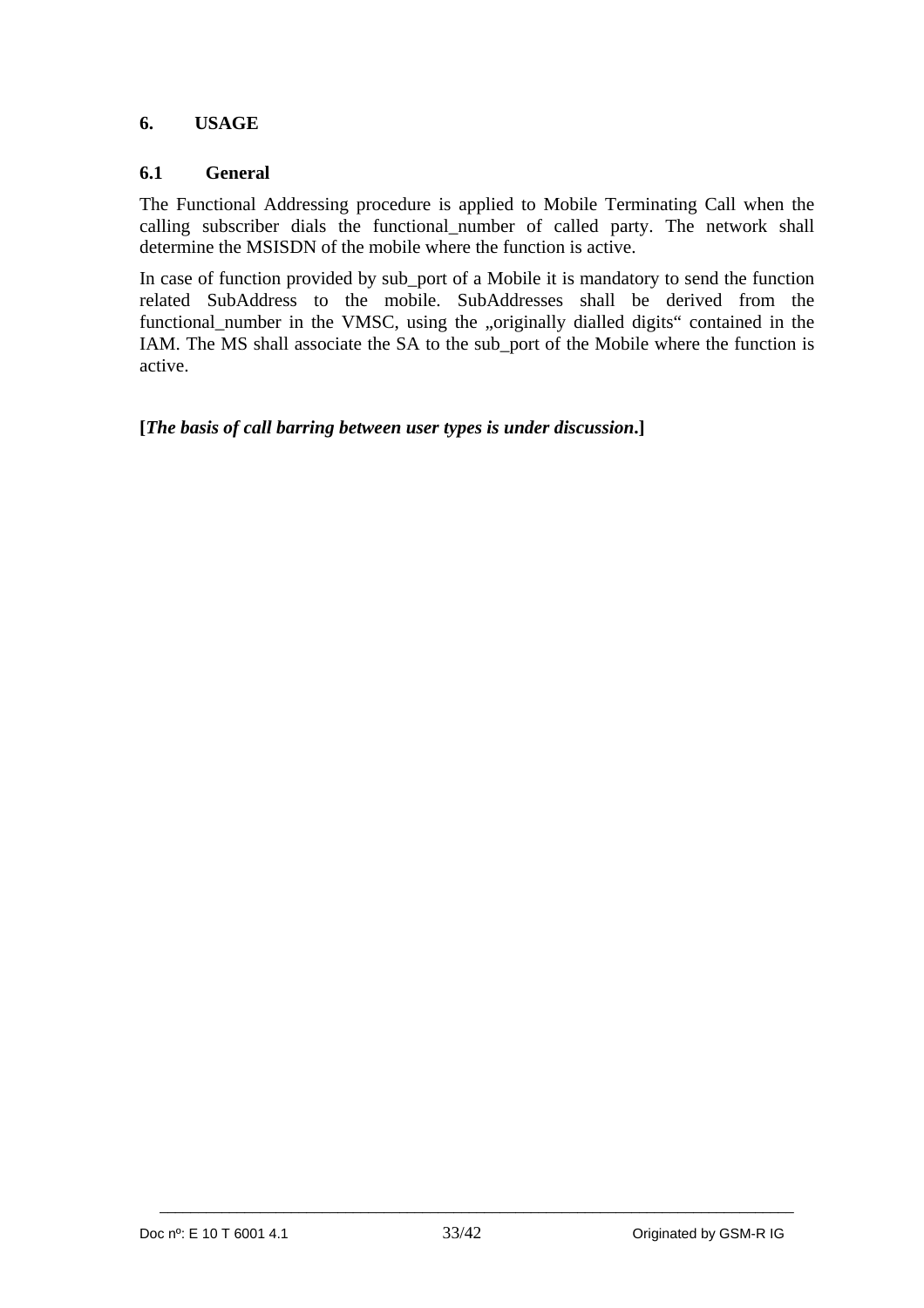

An example of addressing to train is shown in the following figure.

Fig. 10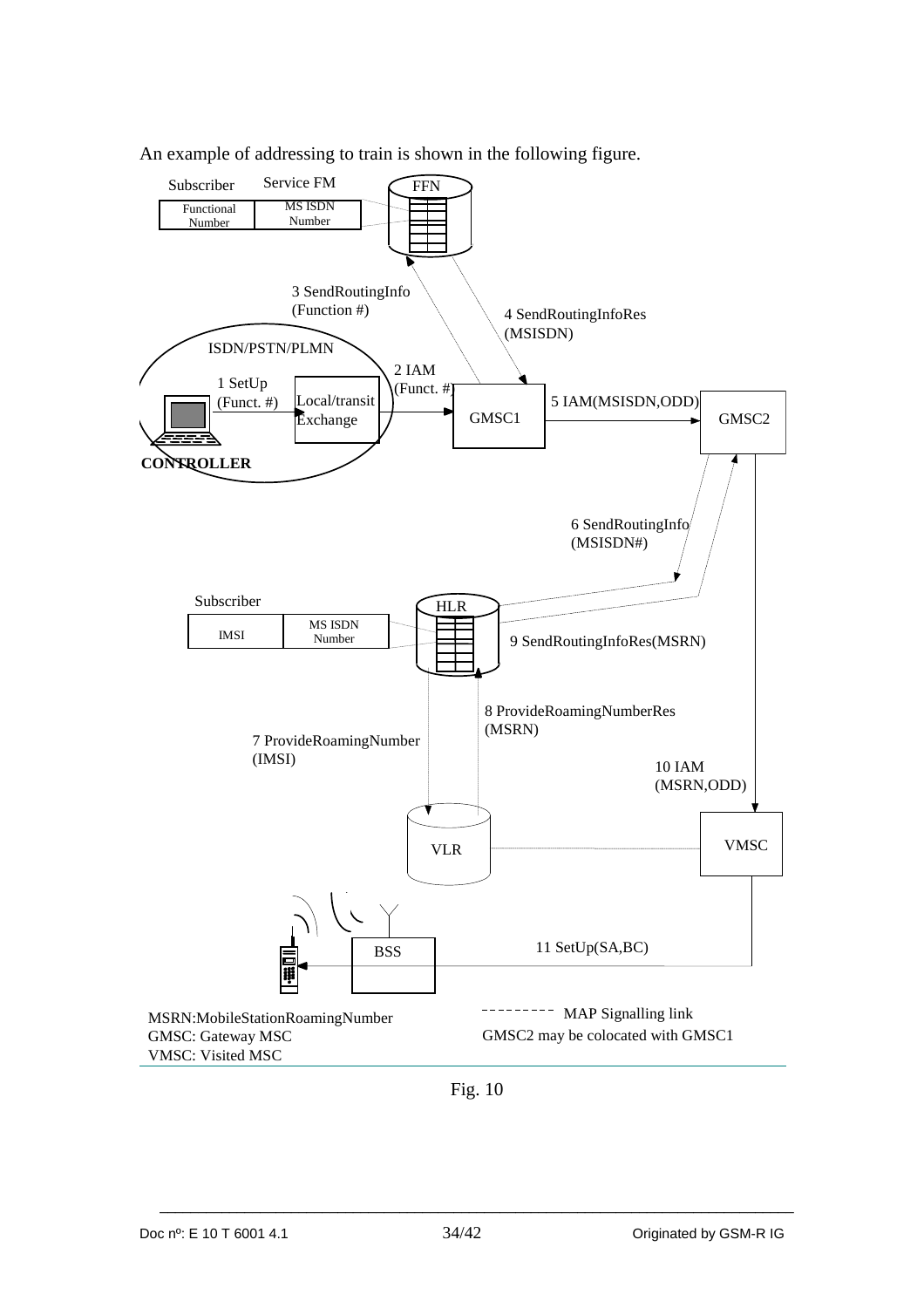## **6.2 Procedure in Calling User**

The Calling User can be an ISDN, PSTN or PLMN user.

The following situations are possible:

1) the Calling User interfaces directly with GMSC1

2) The calling user interfaces with local and/or transit exchange belonging to his network (ISDN, PSTN or PLMN).

In all cases there are **no impacts** neither in the subscriber's procedures nor in the network's exchange procedures.

## **6.3 Procedure in GMSC1**

**No impacts** but for reducing the call set-up time it is important to guarantee that no subsequent steps of routing are necessary.

In the case when a user is call forwarded to a FN, if a previous redirection is made prior to GMSC1 receiving the message, the ODD will already be populated and it should be overwritten by the FFN.

The overwrite is needed so that the VMSC can extract the Function Code from the Functional Number and do the correct FC to SA mapping in case of a preceding redirection.

#### **6.4 Procedure in FFN**

The FFN receives the SendRoutingInfo message containing functional\_number from the GMSC1. The dialogue between FFN and GMSC1 is opened using standard signalling MAP (see [19]). The FFN, using the call forwarding Service activated for all services, retrieve the MSISDN Number corresponding to the functional\_number received.

#### **Successful Outcome**

The FFN sends the GMSC1 the SendRoutingInfo response message containing in the RoutingInfo parameter the MSISDN in the forwardedToNumber (ISDN-AddressString) that refers to the address to which the call is to be forwarded.

## **Unsuccessful Outcome**

In case of failure of call forwarding Service the FFN close the MAP dialogue with the GMSC1 sending the SendRoutingInfo Error containing the *UnknownSubscriber* error cause. Standard GSM procedure for unknown subscriber applies.

## **6.5 Procedure in GMSC2**

Standard GSM procedure applies.

#### **6.6 Procedure in HLR**

Standard procedure for Single Numbering Scheme applies.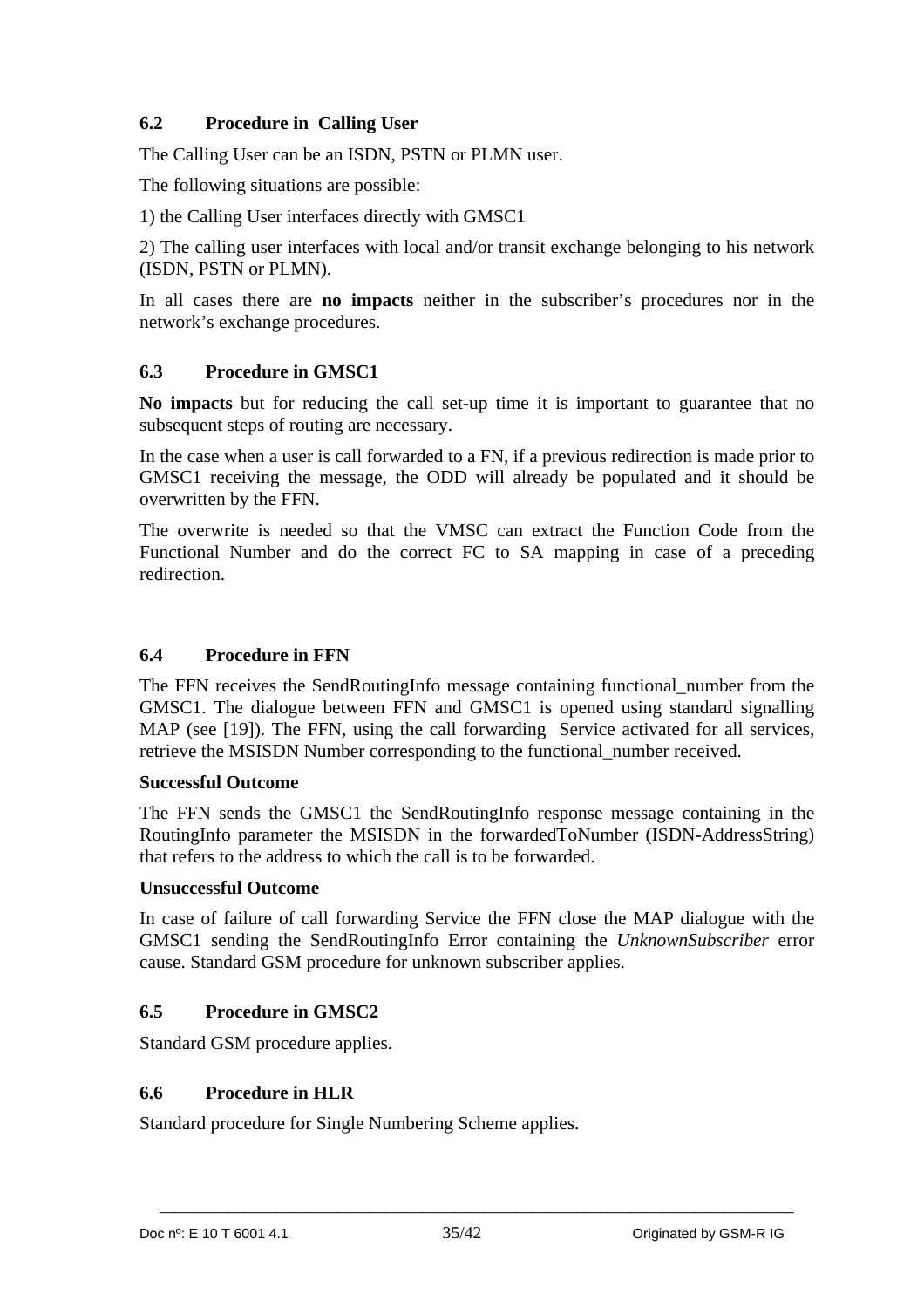## **6.7 Procedure in VLR**

Standard GSM procedure applies.

## **6.8 Procedures in VMSC**

The VMSC shall be able to manage Bearer Capabilities  $(BC(s))$  and SA. The SA is derived from the last two digits of the received "originally dialled digits" within the IAM. Those 2 last digits are the Function Code, as specified in EIRENE. The BC(s) identifies the Basic Service required for the call. SSRS defines a relationship between SA and Basic Service (or a default Basic Service).

#### **Successful Outcome**

If the calling party is non-ISDN no BC is available at VMSC. In this case if VMSC receives the ODD, it has to retrieve the BC associated. Following procedures applies:

1) If the VMSC receive the BC and ODD no compatibility check between BC and ODD is performed and standard GSM procedure applies: the VMSC sends the SETUP message containing BC and SA.

2) If BC is not present, but ODD is received, the VMSC shall retrieve the BC from the ODD as defined in the Table 4.1.2 (see also SSRS on Numbering). The VMSC sends the SETUP message containing BC and SA

3) If there are no ODD and no BC the VMSC sends a SETUP message without BC and SA. The MS in the Call Confirm message shall insert the BC following normal procedures defined in [24] and [25].

## **Unsuccessful Outcome**

Standard GSM procedure applies.

**Note**: If ODD is received and it is not possible for VMSC to retrieve the BC the VMSC sends the SetUp message containing the SA but without BC.

## **6.9 Procedures in BSS**

Standard GSM procedure applies.

## **6.10 Procedures in MS**

If the MS receives the SA (containing the EIRENE Function Code of the called party) it shall be able to activate the sub\_port associated to the function.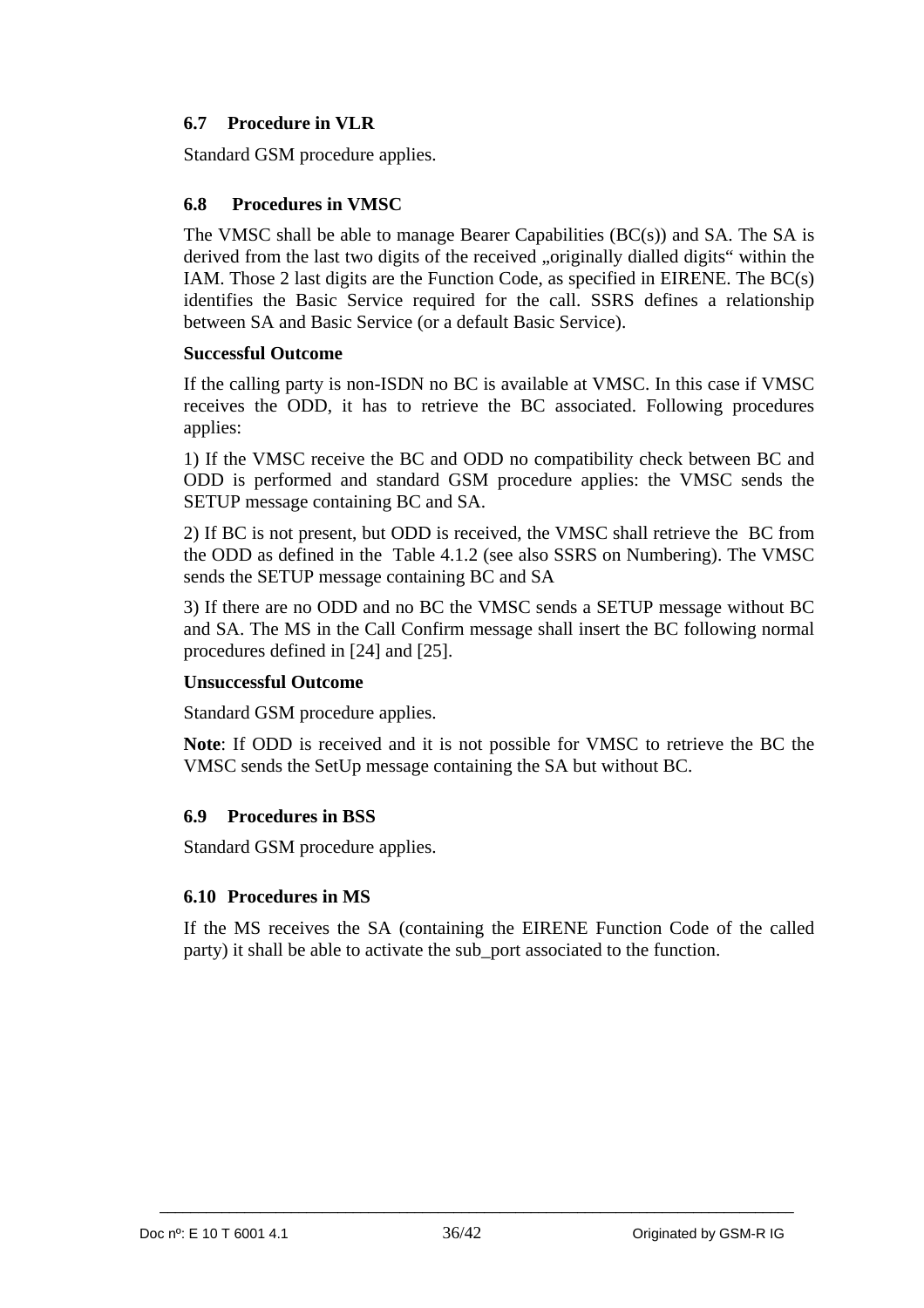## **7. ERROR CODES**

## **7.1 Call Establishment**

For possible error codes on the A-interface during call establishment (e.g. CM-Service-Request) see [14].

## **7.2 USSD**

## **7.2.1 GSM defined Error Codes**

For a complete list of possible MAP Error see [19].

## **7.2.2 Follow Me specific Error Codes**

The Follow Me specific error codes have to be relayed to the MS using an outcome code inserted by the FFN inside the USSD string contained within the USSD ResponseB and then passed on into ResponseA. For a complete list of outcome codes see reference [23].

For Bulk operations in case of error the same outcome codes are used. Since Bulk registration allows the FFN to inform the cab radio of successful and unsuccessful FC registrations and deregistrations it is not necessary to use outcome codes 41 and 61 to 64.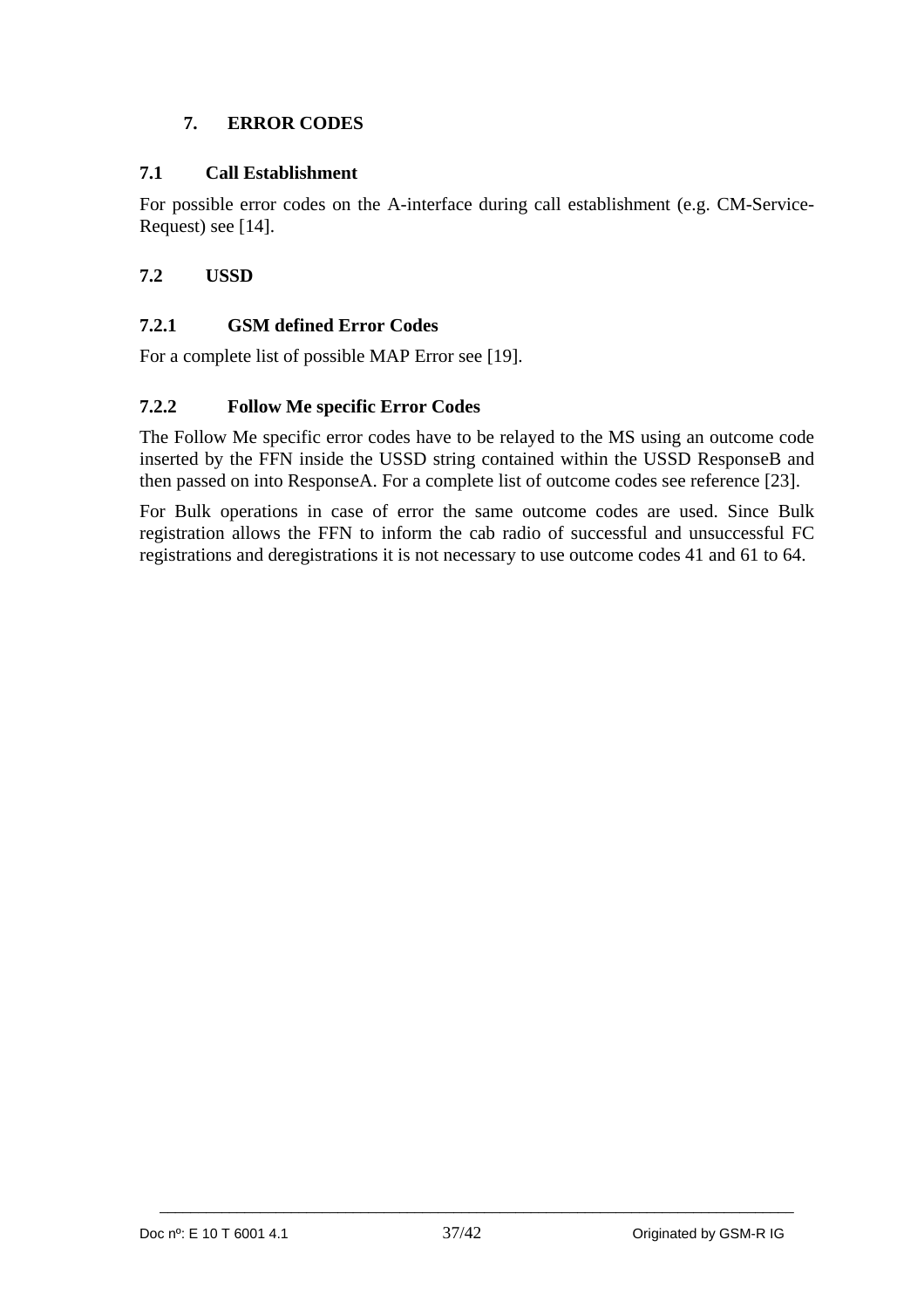# ANNEX 1 – Handling of network initiated USSD

# A1. Handling of network initiated USSD

The network (MSC, VLR or HLR) can at any time send a USSD operation towards an MS. This operation may be either a request (asking the MS to provide information) or a notification (requiring no information in the response from the MS). No prior provision of USSD is required, although provision of services which make use of USSD may be required.

All USSD requests, notifications and responses (except responses to notifications) contain the USSD string, an alphabet indicator and language indicator.

# A2 Invoking unstructured SS operation from the FFN

When an application in the FFN is to send a USSD request or notification to an MS, it shall set up a transaction to the VLR where the subscriber is currently registered and send the operation to the VLR. It shall then await a response. The HLR is responsible for controlling the transaction, and shall therefore normally release the transaction when it receives a response from the VLR. The HLR may also release the transaction before receiving a response if necessary (e.g. if an

application timer expires).

# A3 Handling of unstructured SS operation at the MS

The MS may at any time receive a USSD operation (request or notification) from the MSC.

If the MS receives a USSD transaction while another USSD transaction (network or mobile initiated) or a non-call related supplementary service transaction is in progress, the MS shall reject the new transaction.

If the MS receives a USSD operation when it is in a state where the MMI required is not possible (e.g. during dialing) it shall reject the operation.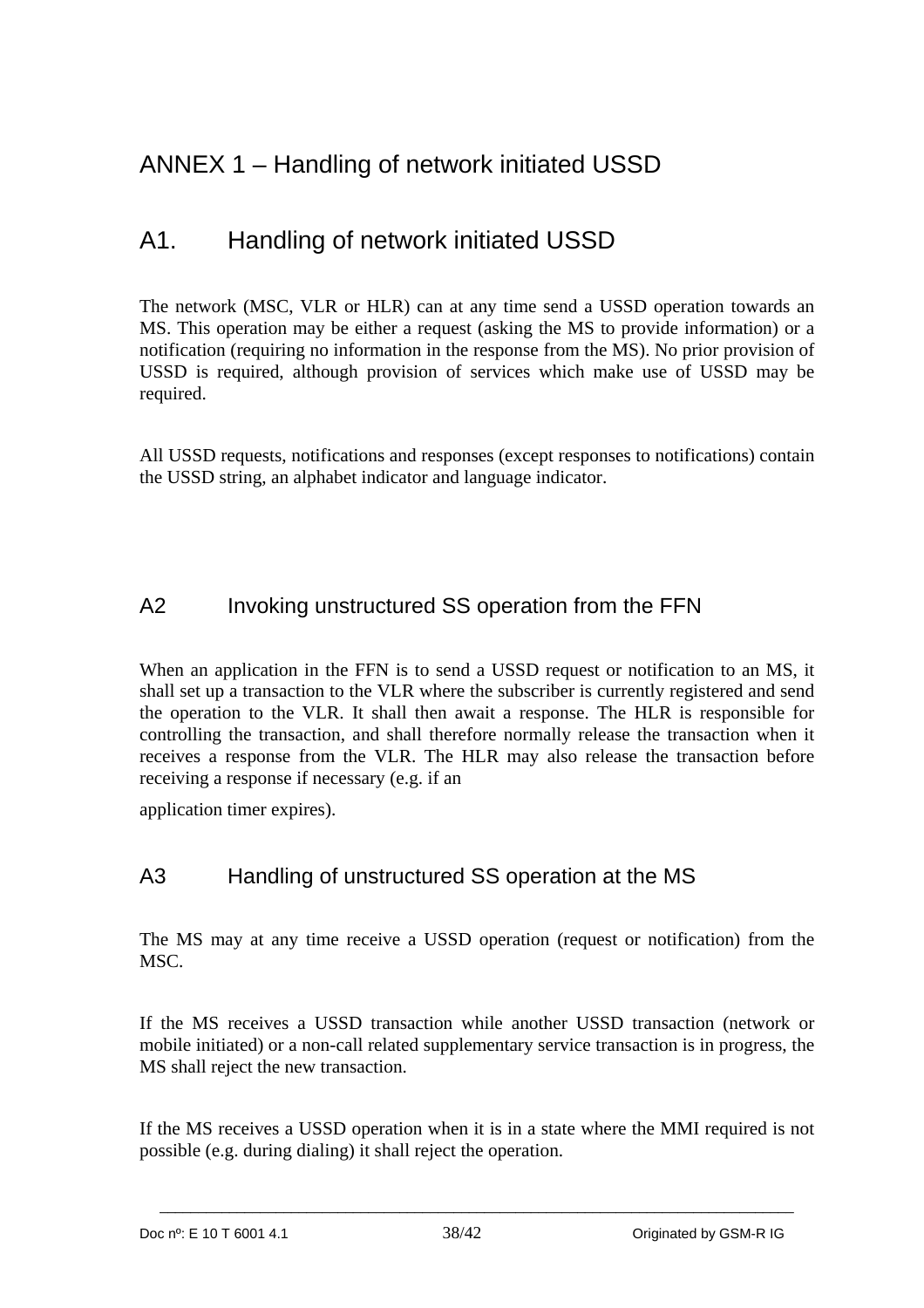If the MS does not support the alphabet indicated in the USSD operation, it shall inform the network.

If the MS is in a state where it can handle the operation, it shall process the operation as follows:

- For a USSD notification, the MS shall send the information to a mobile application and send back a response.

After sending the response to a USSD operation, the MS shall wait for the network to release the transaction. If, while awaiting this release, the MS receives any further USSD operations, it shall process them in the normal way.

# A4 Structure for Network initiated USSD notification



A5 Message flow for Network initiated USSD notification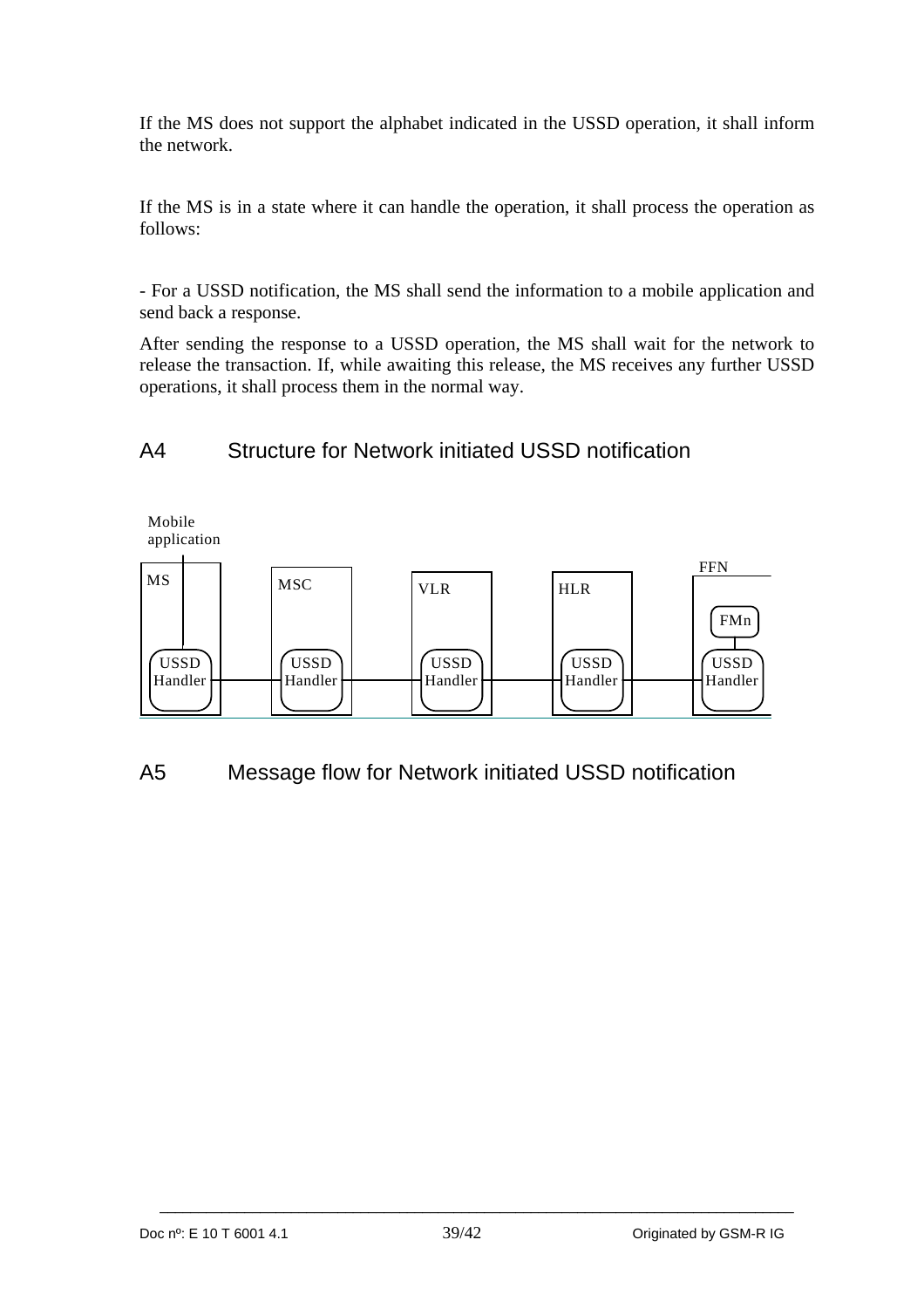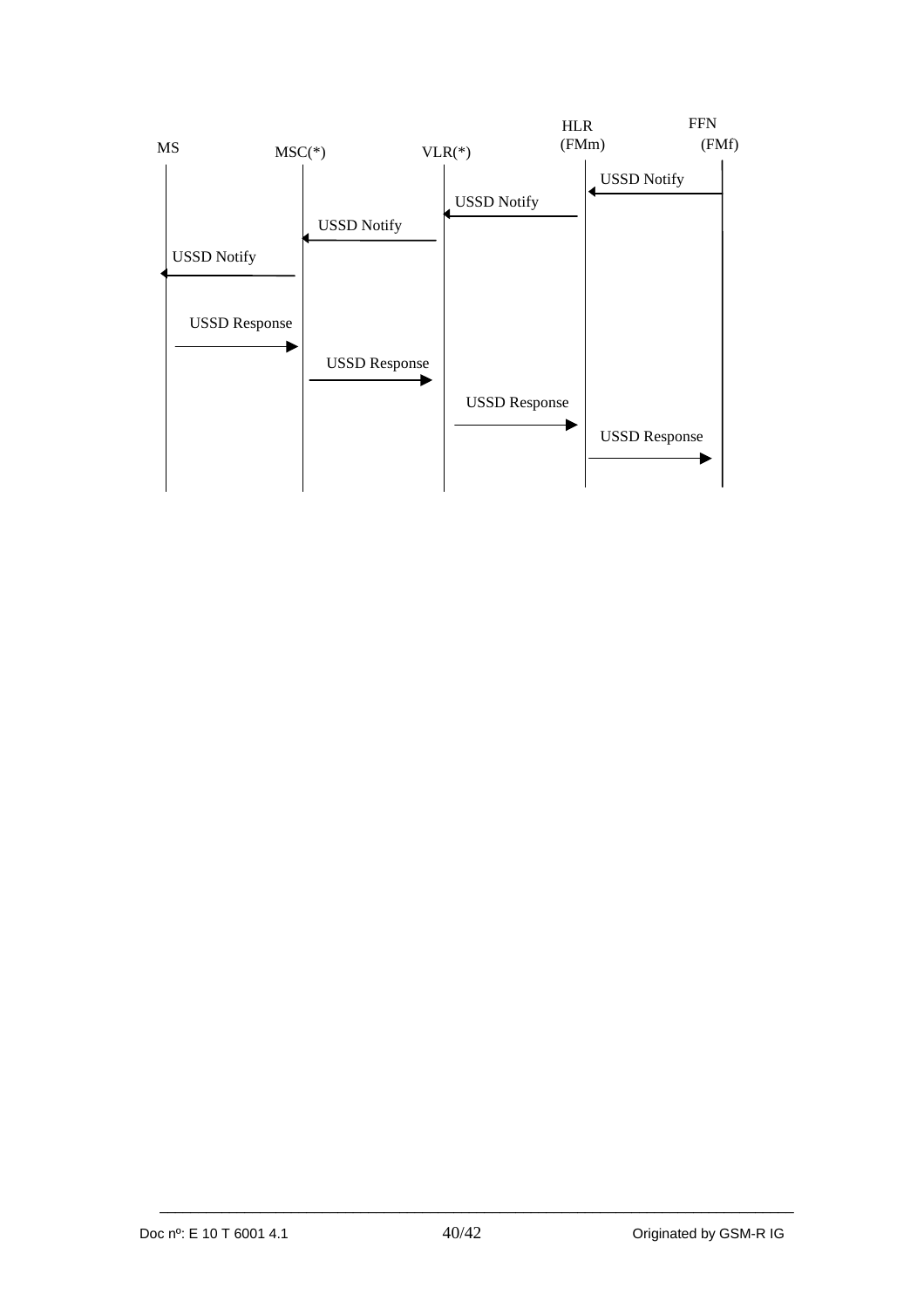# A6 Interface between MS and Network

Figure 5 shows the interface between MS and Network.

| <b>MS</b> | <b>Network</b>                                                                     |
|-----------|------------------------------------------------------------------------------------|
|           | <b>REGISTER</b>                                                                    |
|           | Facility (Invoke = Unstructured SS- Notify (ussd-Data Coding Scheme, ussd-String)) |
|           | <b>FACILITY</b>                                                                    |
|           | Facility (Return result)                                                           |
|           | <b>FACILITY</b>                                                                    |
|           | Facility (Return error (Error))                                                    |
|           | <b>FACILITY</b>                                                                    |
|           | Facility (Reject Invoke_problem))                                                  |
|           | <b>RELEASE COMPLETE</b>                                                            |

## Fig. 5: Single network initiated USSD operation

NOTE: The mobile station may clear the transaction at any time by sending a RELEASE COMPLETE upon request of the user.